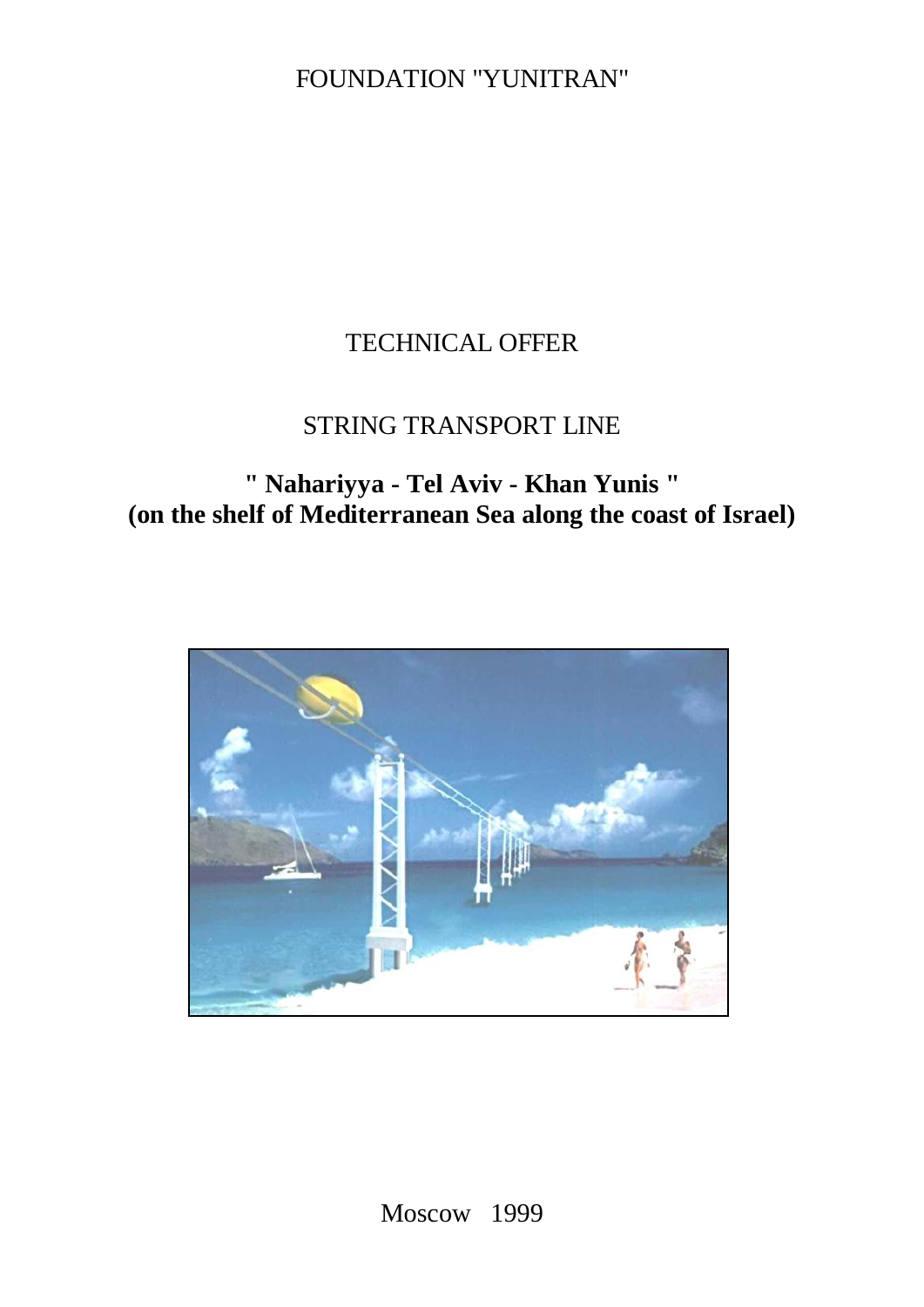| Contents |
|----------|
|----------|

| 1. |              | 3                                                                                                                                                                                                                                                |  |  |  |  |  |  |  |
|----|--------------|--------------------------------------------------------------------------------------------------------------------------------------------------------------------------------------------------------------------------------------------------|--|--|--|--|--|--|--|
|    | 1.1.         | 3<br>Principal route diagram $\ldots \ldots \ldots \ldots \ldots \ldots \ldots \ldots$                                                                                                                                                           |  |  |  |  |  |  |  |
|    | 1.2.         | $\overline{3}$<br>Line route diagram $\ldots \ldots \ldots \ldots \ldots \ldots \ldots \ldots$                                                                                                                                                   |  |  |  |  |  |  |  |
|    | 1.3.         | $\overline{4}$<br>Route structure response to the contract of the structure of the structure of the structure of the structure of the structure of the structure of the structure of the structure of the structure of the structure of the stru |  |  |  |  |  |  |  |
|    |              | 1.3.1.<br>$\overline{4}$                                                                                                                                                                                                                         |  |  |  |  |  |  |  |
|    |              | 5<br>1.3.2. Carrying cable $\ldots \ldots \ldots \ldots \ldots \ldots \ldots \ldots$                                                                                                                                                             |  |  |  |  |  |  |  |
|    |              | 5                                                                                                                                                                                                                                                |  |  |  |  |  |  |  |
|    | 1.4.         | $\overline{7}$                                                                                                                                                                                                                                   |  |  |  |  |  |  |  |
|    | 1.5.         | 9<br>Vehicle                                                                                                                                                                                                                                     |  |  |  |  |  |  |  |
|    | 1.6.         | 9                                                                                                                                                                                                                                                |  |  |  |  |  |  |  |
|    | 1.7.         | 10<br>Management of passenger and cargo traffic                                                                                                                                                                                                  |  |  |  |  |  |  |  |
|    |              | 10<br>1.7.1.                                                                                                                                                                                                                                     |  |  |  |  |  |  |  |
|    |              | 1.7.2.<br>11                                                                                                                                                                                                                                     |  |  |  |  |  |  |  |
|    |              | 11<br>1.7.3.                                                                                                                                                                                                                                     |  |  |  |  |  |  |  |
|    |              | 12<br>1.7.4.                                                                                                                                                                                                                                     |  |  |  |  |  |  |  |
|    |              | 12<br>1.7.5.                                                                                                                                                                                                                                     |  |  |  |  |  |  |  |
|    | 1.8.         | 12                                                                                                                                                                                                                                               |  |  |  |  |  |  |  |
|    |              | 12<br>1.8.1.                                                                                                                                                                                                                                     |  |  |  |  |  |  |  |
|    |              | 13<br>Transport line electrical safety and reliability<br>1.8.2.                                                                                                                                                                                 |  |  |  |  |  |  |  |
|    |              | 13<br>1.8.3.                                                                                                                                                                                                                                     |  |  |  |  |  |  |  |
|    |              | 13<br>1.8.4.<br>STS Structural reliability and functioning                                                                                                                                                                                       |  |  |  |  |  |  |  |
|    |              | 14<br>1.8.5.                                                                                                                                                                                                                                     |  |  |  |  |  |  |  |
|    | 1.9.         |                                                                                                                                                                                                                                                  |  |  |  |  |  |  |  |
|    |              | 15                                                                                                                                                                                                                                               |  |  |  |  |  |  |  |
|    |              | 16                                                                                                                                                                                                                                               |  |  |  |  |  |  |  |
|    |              | 17                                                                                                                                                                                                                                               |  |  |  |  |  |  |  |
|    |              | 18                                                                                                                                                                                                                                               |  |  |  |  |  |  |  |
|    |              | 19<br>1.12. Feasibility indicators extension of the set of the set of the set of the set of the set of the set of the set of the set of the set of the set of the set of the set of the set of the set of the set of the set of the              |  |  |  |  |  |  |  |
| 2. |              | Comparison of the STS performance and economics with other high-speed route                                                                                                                                                                      |  |  |  |  |  |  |  |
|    | alternatives | 24                                                                                                                                                                                                                                               |  |  |  |  |  |  |  |
|    | 2.1.         | 24                                                                                                                                                                                                                                               |  |  |  |  |  |  |  |
|    | 2.2.         | 25                                                                                                                                                                                                                                               |  |  |  |  |  |  |  |
|    | 2.3.         | 27                                                                                                                                                                                                                                               |  |  |  |  |  |  |  |
|    | 2.4.         | 27                                                                                                                                                                                                                                               |  |  |  |  |  |  |  |
|    | 2.5.         | Applicability of transport means with magnetic suspension<br>28                                                                                                                                                                                  |  |  |  |  |  |  |  |
| 3. |              | 29                                                                                                                                                                                                                                               |  |  |  |  |  |  |  |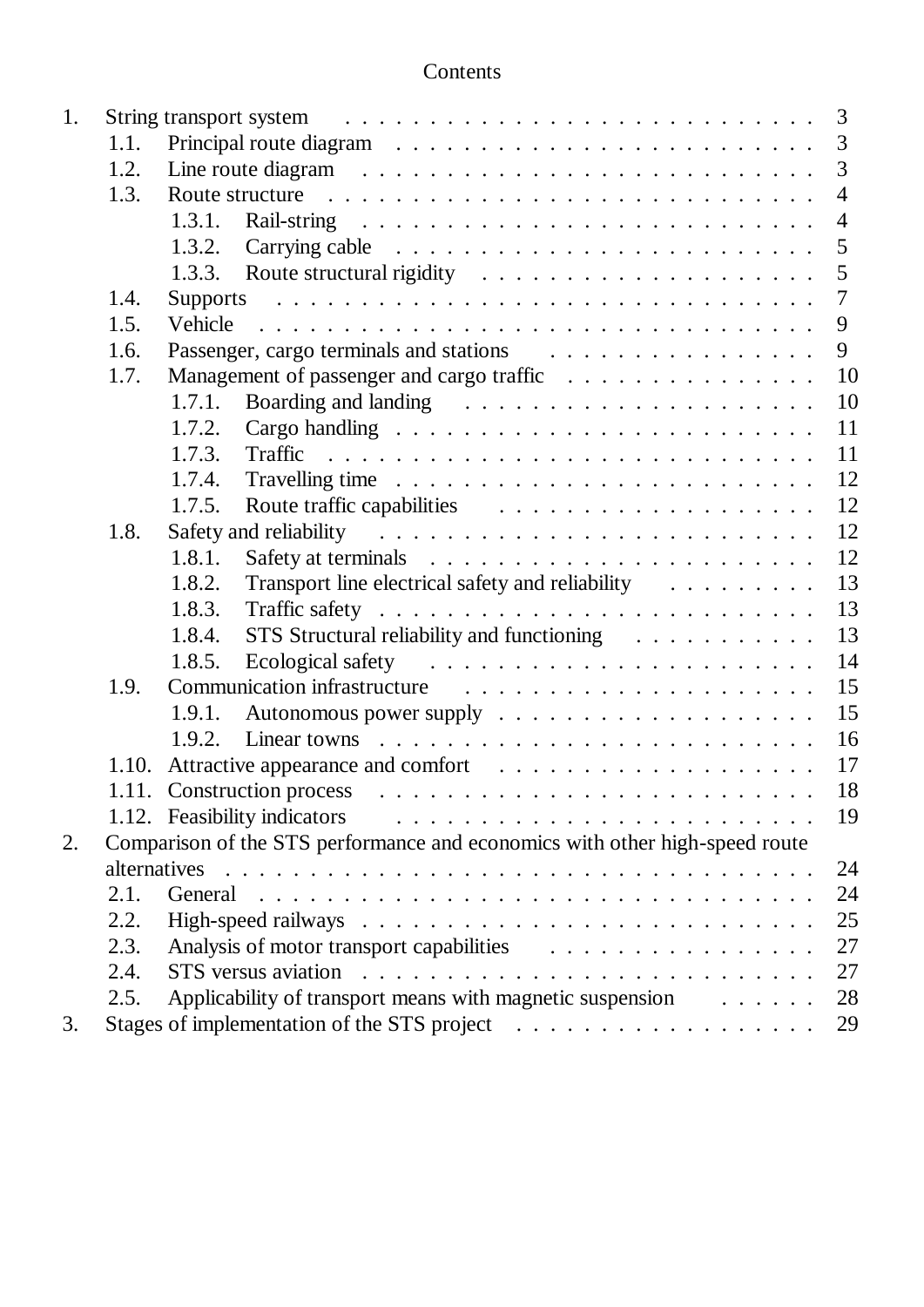### **TECHNICAL OFFER**

### **Circular String Transport Line " Nahariyya - Tel Aviv - Khan Yunis "** (on the shelf of Mediterranean Sea along the coast of Israel)

#### **1. String Transport System**

#### **1.1. Principal Route Diagram**

The String Transport System (STS) is a string rail route to carry electrical wheel vehicles. A specific feature of the route are the strings within the rails stretched to the total force 250 tf per rail. The strings are rigidly secured to anchored supports spaced every 500...2,000 m, the route structure being carried by intermediate supports spaced every 25...100 m. The strings within the rails deflection to about 5 cm, with the deflection increasing to the span centre and reducing to zero over the supports. Hence, the rail head maintaining the vehicle wheel statically has no deflection or joints throughout its stretch. While remaining highly straight and rigid the STS rigid structure promises to allow speeds of 350…400 km/h and more in the future. Appendix 1 demonstrates design, technological and other STS features in more detail.

An international invention application "Linear Transport System" has been filed with # PCT/IB94/00065 dated 08.04.94 under which an international patent search has been accomplished, it has undergone expertise and initial patents have been obtained in the Russian Federation and South African Republic (the patenting is underway in 20 countries). The inventor also filed applications for industrial samples of the vehicle and string rail for legal protection of the inventions.

#### **1. 2. Line Route Diagram**

Fig.1 shows the route line diagram. The optimum spacing between intermediate supports is: for land areas - 50 m, for sea areas - 100 m. This spacing can be reduced to 10...20 m along the stretches with more intricate profiles or increased to 200 m. When the spacing is larger (the modern materials allow to have the spacing 5,000 m and more) the route structure will be supported with ropes or cables (like suspended bridges).

Considering that the STS is easily adaptable to the terrain profile it can run along the shortest cuts or straight. When necessary, the route structure can be curved both vertical and horizontal planes. For comfort (so that passengers are not affected by overloading along curved stretches) the curvature radii should be at least 20...50 km.

The STS line will pass along the shelf of Mediterranean Sea with average depth of 10 m, i.e. at a distance of 500...2,000 m from the coast and, of course, outside territories of beaches, zones of the people's rest and relaxation, situated on the sea. If it's necessary, the line can be moved off to the sea depths up to 50 m, at a distance of 4...12 km from Israel's coast. In this case, STS can serve as the first defensive belt of Israel against the aggression of potential enemy from the Mediterranean Sea (the line will be equipped with systems of detection and neutralization of aggressor's ships and airplanes).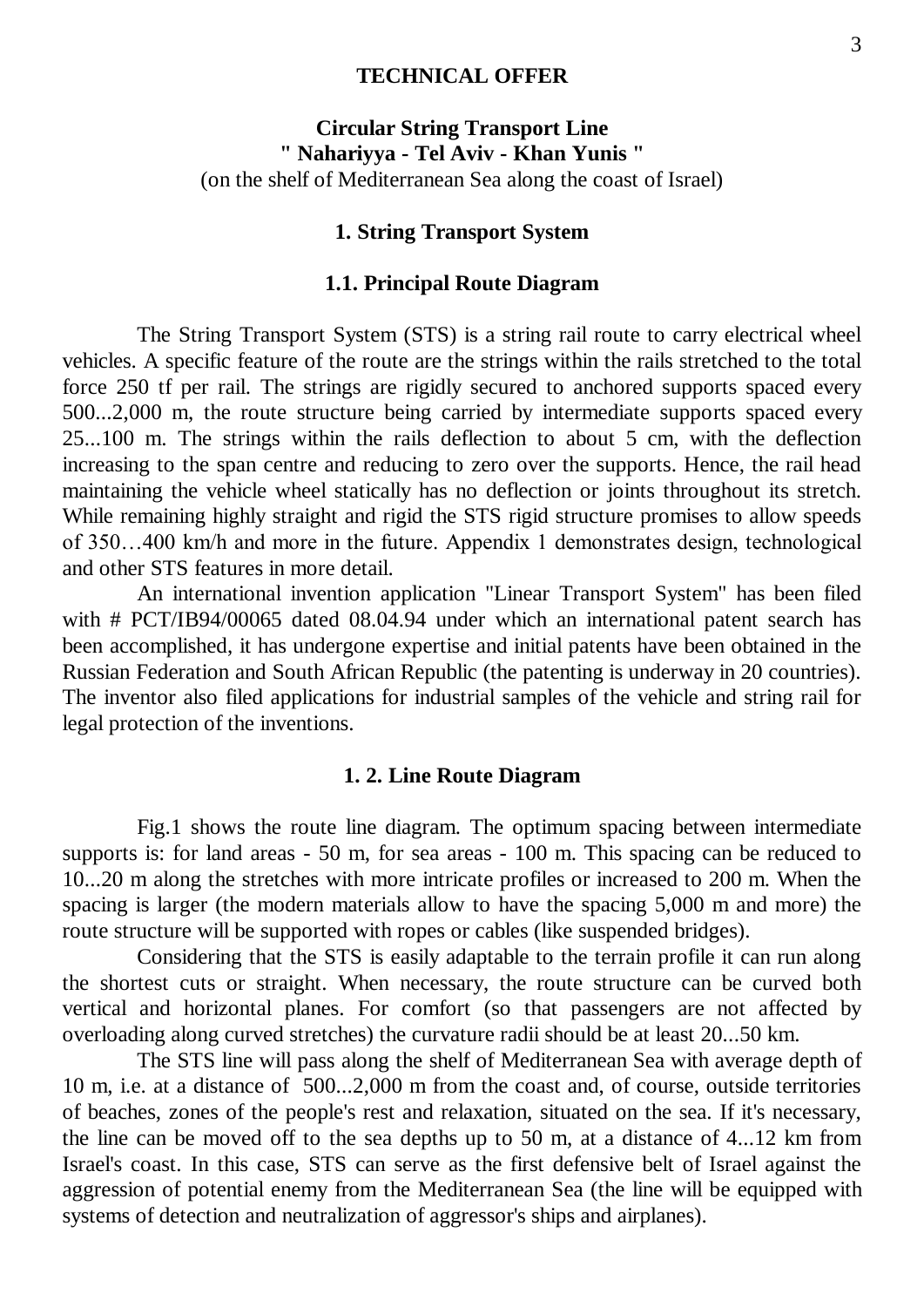

Fig. 1. Route line diagram:

a) side view; b) top view;  $1 -$  double-track structure;  $2 -$  support; 3, 4, 5, 6 – anchored supports, correspondingly: intermediate; pylon; end; with switch point;  $7 -$  supporting rope;  $8 -$  intermediate station;  $9$  – part of the route constructed with normal rails (railway type);  $10$  – end of route station.

Big navigable spans with length of 500 m (20 pieces) and 250 m (20 pieces) will be created on the STS line in the area of seaports, along the routes of large-capacity sea ships. The line structure at these areas will be lifted up to the height of 50...100 m above sea level (the type of span construction - II  $b$ , see Fig. 1).

The main transport line, passing over the sea shelf along the coast (its length - 210 km), will have several branches to all large cities situated not far from the coast of Mediterranean Sea (Nahariyya, Akko, Haifa, Hadera, Netanya, Tel Aviv, Ashdod, Ashgelon, Gaza, Khan Yunis). The average length of a branch - 30 km. Every branch will have the system of special switches.

#### **1.3. Route Structure**

Depending upon the span the STS structure is divided into two typical types: I common design ( the span is up to 100 m); II- additional supporting cable structure (the span is over 100 m) with the cable arranged: (*a*) underneath; (*b*) above with parabolic deflection (*c*) above as guy ropes.

### **1.3.1.** Rail-String

Fig. 2 shows the rail-string design. Each rail head is a current carrier electrically insulated from the carrying structure and other supports and rails. Each rail has three strings from wires 1...3 mm in diameter stretched with the total force 500 tf for the route structure and 1000 tf for the double-track route. The wires in a string are encapsulated in a protective shell between the supports, they are not linked together being arranged in a special corrosion resistant composition. The strings are rigidly secured in the anchored supports. Appendix 1 gives a more detail description of the design.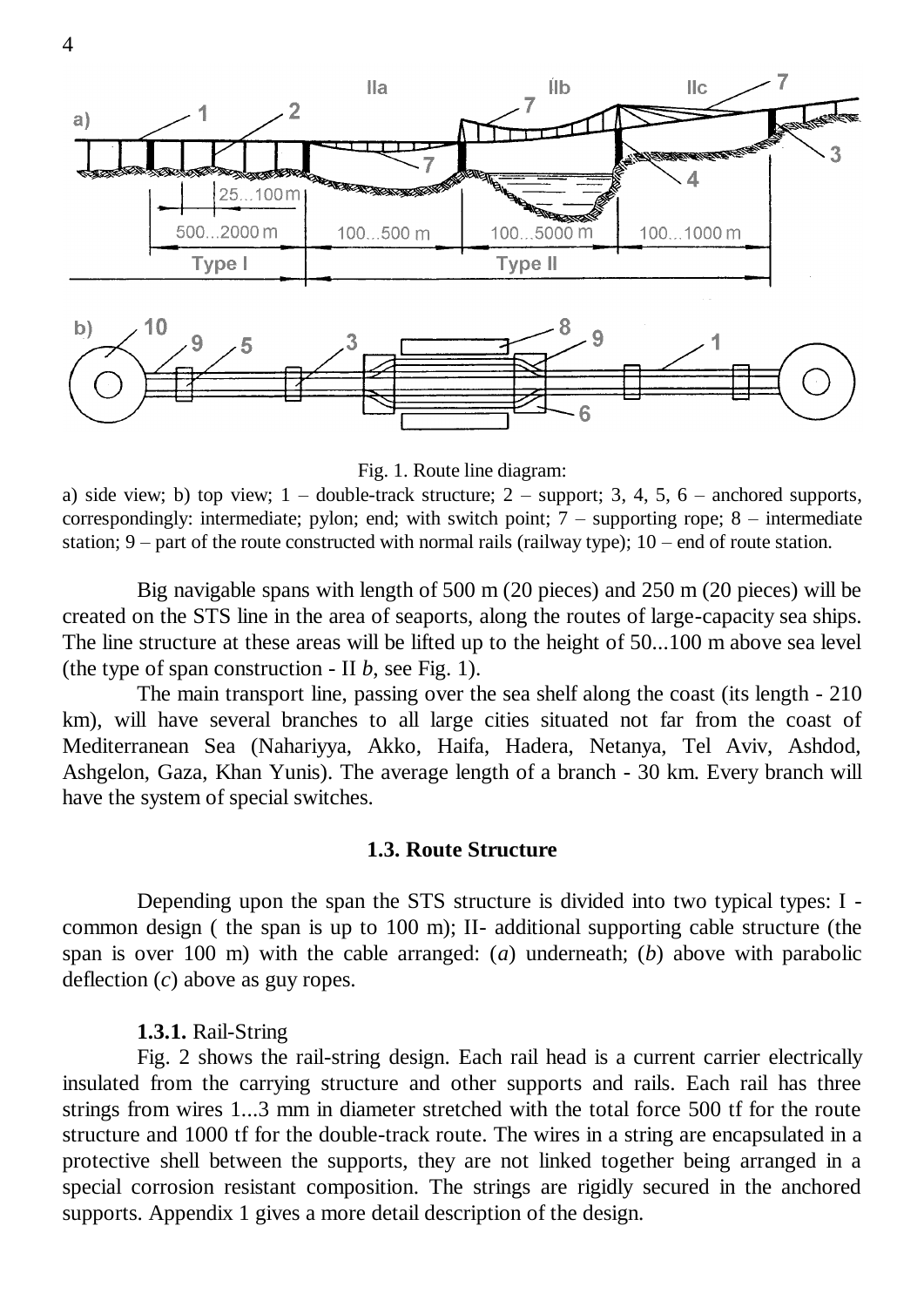

Fig. 2. Rail-string design: a) cross section; b) lengthwise section;  $1 -$  head;  $2 -$  body;  $3 -$  string;  $4 -$  filling;  $5 -$  support.

### **1.3.2.** Carrying Cable

Like the strings in the rail, the carrying cable is made from heat resistant steel wires enclosed into a protective watertight shell. The free space in the cable is filled up with a corrosion resistant filler. The longer the span the greater is the cable diameter. For example, due to a low material consumption for the route structure and its light weight, the cable 100 mm in diameter carries the STS span 1000...1500 m long.

### **1.3.3.** Route Structural Rigidity

The STS route structure requires little materials, less than 100 kg/m for a one railstring, still allowing to achieve a highly strong tensioning of the strings. It has a typical small deflection of the structural elements both under its own weight and moving vehicles (see Table 1)

Table 1

|            | Static (erection) deflection of structural elements |            |               |            |  |
|------------|-----------------------------------------------------|------------|---------------|------------|--|
| Span, m    | string in rail                                      |            | guy cable     |            |  |
|            | Absolute                                            | Relative   | Absolute      | Relative   |  |
|            | deflection, cm                                      | deflection | deflection, m | deflection |  |
| 25         | 1.6                                                 | 1/1600     |               |            |  |
| 50         | 6.3                                                 | 1/800      |               |            |  |
| 75<br>14.1 |                                                     | 1/530      |               |            |  |
| 100        | 1/400<br>25                                         |            | 0.25          | 1/400      |  |
| 250        |                                                     |            | 1.56          | 1/160      |  |
| 500        |                                                     |            | 6.25          | 1/80       |  |
| 750        |                                                     |            | 14.1          | 1/53       |  |
| 1000       |                                                     |            | 25            | 1/40       |  |

Deflection of the STS Structure under its Own Weight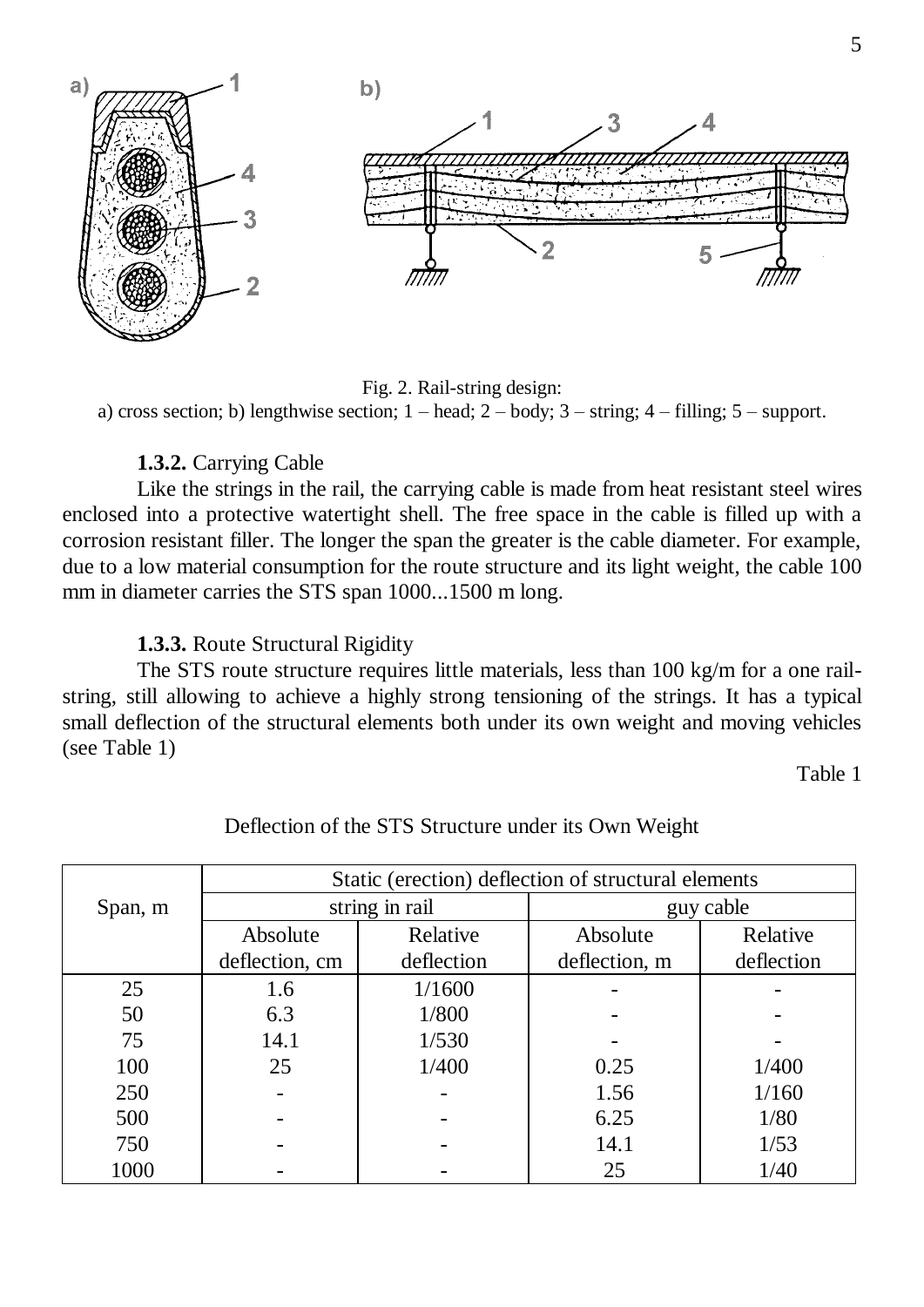The deflection figures in Table 1 determine the height of the STS spans, their sliminess and aesthetic appearance. In any case, the STS structure is much slimmer than bridges, road arteries, viaducts and other similar structures of highways and railways as well as girders of monorails.

The strings will have a deflection after erection concealed within the rail. When the span is 25...50 m the string will have the relative deflection 1/1600...1/800 and the absolute deflection 1.6...6.3 cm in respect to the span. This deflection is easily accommodated within a specially designed rail 20...25 cm high.

In any case, the above deflections appear after erection without affecting the smoothness of rail heads which are very rectilinear when unloaded. The route curvilinearity in the vertical plane appears under a moving load, it is induced by winds and moving vehicles in the vertical plane. The maximum static deflection produced by a vehicle (2,500 kgf) braked in the span centre is will be within 1/800 for the rail and 1/2400 for the span supported by the cable. Dynamic deflection at speeds over 200 km/h will be significantly less than those indicated above (within 1/10,000...1/2,000, or within 5...15 mm in absolute figures). These figures prove that the STS is more rigid (in respect to the rolling stock) than railways, bridges and highway loops which have a greater estimated deflection under nominal loads.

The structural features of the route structure and the modes of movement of the vehicles have been investigated and defined in order to eliminate resonance phenomena in the rail-string. Moreover, oscillations will appear and remain behind a moving vehicle, they will attenuate within 0.1...0.5 s, next vehicles will run along undeflected, perfectly smooth rails.

Variations of temperature-induced deformations of rail-strings are compensated by temperature strains, hence, variations of the span relative deflection will insignificantly affect the rail-string smoothness when the span between supports remains unchanged. The string will not have any deformation seams along its stretch, in response to temperature variations it will behave like a telephone wire or power transmission lines which are also suspended with deflection between supports without joints for several kilometres, like the strings in the rail. Temperature variations from –50  $^{\circ}$ C (winter) to +50  $^{\circ}$ C (summer) will cause relative deflection variations within 1/10,000 basically without any effect upon the route smoothness.

Elongation strains in the string will add approximately 500 kgf/cm<sup>2</sup> in the summer and deduct the same  $500 \text{ kgf/cm}^2$  in the winter. A smaller temperature difference will produce a milder strain deformation of the rail-string.

Taking into account a highly streamlined design of the STS and the vehicles, the relative deflection of the STS route structure under the influence of lateral winds blowing with the speed 100 km/h will amount to  $1/10,000...1/5,000$  without affecting the transport line's performance.

The route's smoothness will not be affected by the ice appearing on the STS structural elements, for example: at winter or in mountains. Yet, considering small cross section, stream lining, high- and low-amplitude oscillations and other factors inhibiting icing, the latter can be fully eliminated. For example, special modules equipped with gas turbine engines to melt ice film with a hot air stream can be sent regularly along the route during the most risky winter periods.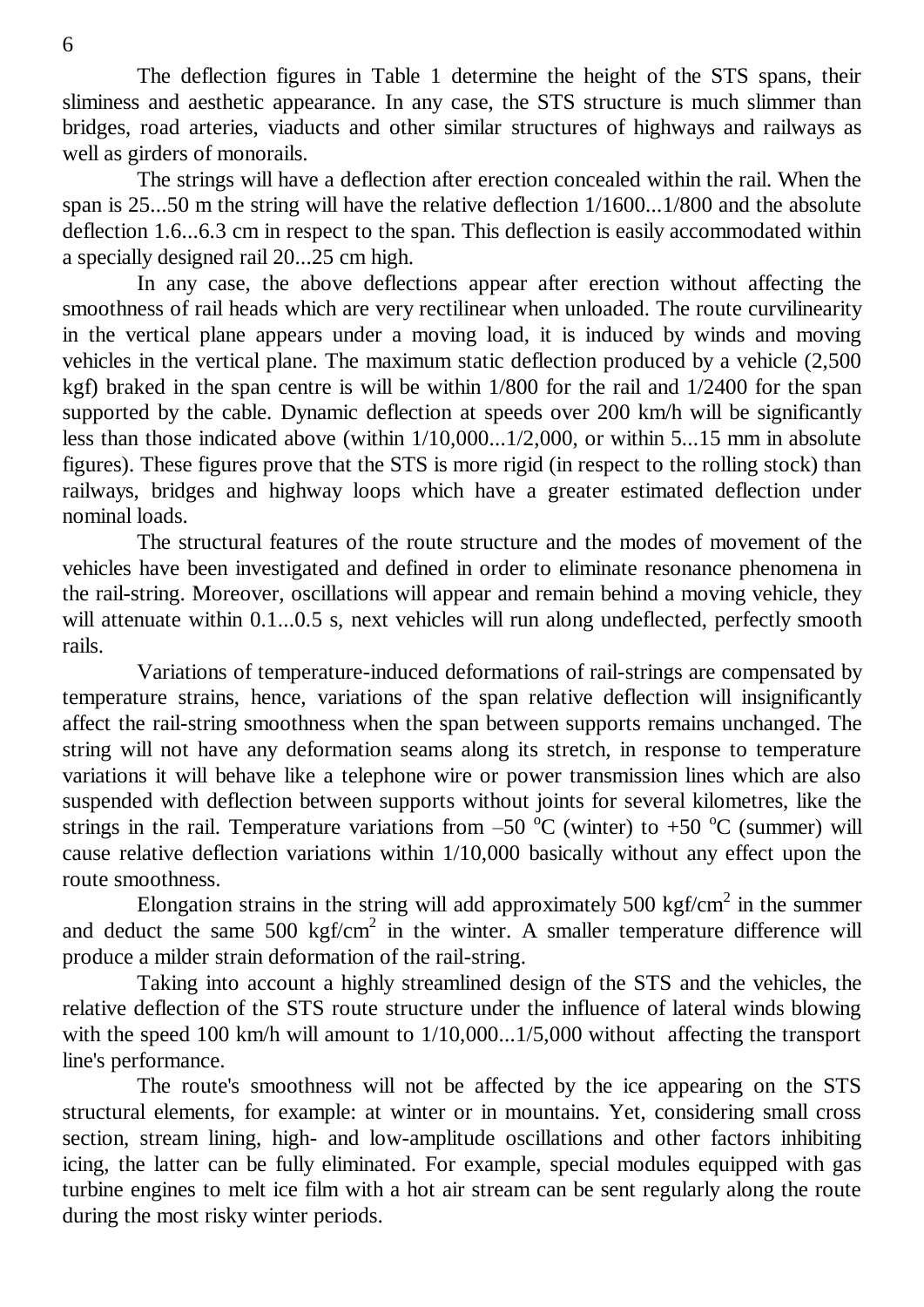#### **1.4. Supports**

The carrying structure of the supports comprises two basic types: (a) the anchored supports to undertake horizontal forces produced by string and cable elements (Fig. 3); (b) carrying supports to undertake just the vertical load of the STS route structure (Fig. 4).



Fig. 3. Anchored support of double-track STS route Fig. 4. Small height intermediate

support of single-track STS route

The anchored supports can be spaced at 0.5...2 km depending upon the terrain relief (on land areas) and sea depths. The maximum horizontal loads experienced just by the terminal anchored supports (they are affected by one-way loading): 1,000 tf for the doubletrack and 500 tf for the single-track routes.

The intermediate anchored supports (they comprise over 90% of the total number) will not experience any significant horizontal load in operation, because the forces acting upon the support from each side will become mutually balanced. In accordance with the terrain relief the carrying supports will be spaced at 25...100 m (the optimum span is 50 m). The minimum vertical load upon the support (together with the moving weight) is 10 tf (the span is 20 m), the maximum load is 25 tf (the span is 100 m).

On land areas, practically on any type of relief (including mountains), the STS line can be situated on supports with average height of 25 m. Distribution of heights of supports is shown in Tab. 2. The optimal distance between carrying supports - 50 m, between anchored supports - 1000 m.

The average height of supports on sea areas - 35 m, e.g. 10 m of this value is for underwater part. Under the circumstances, the STS line structure will be situated at the height of 25 m above sea level, that is enough for sailing and small ships to pass. The optimal distance between carrying supports situated on the shelf - 100 m, between anchored supports - 2,000 m.

The supports are described in Appendix 1 in more detail.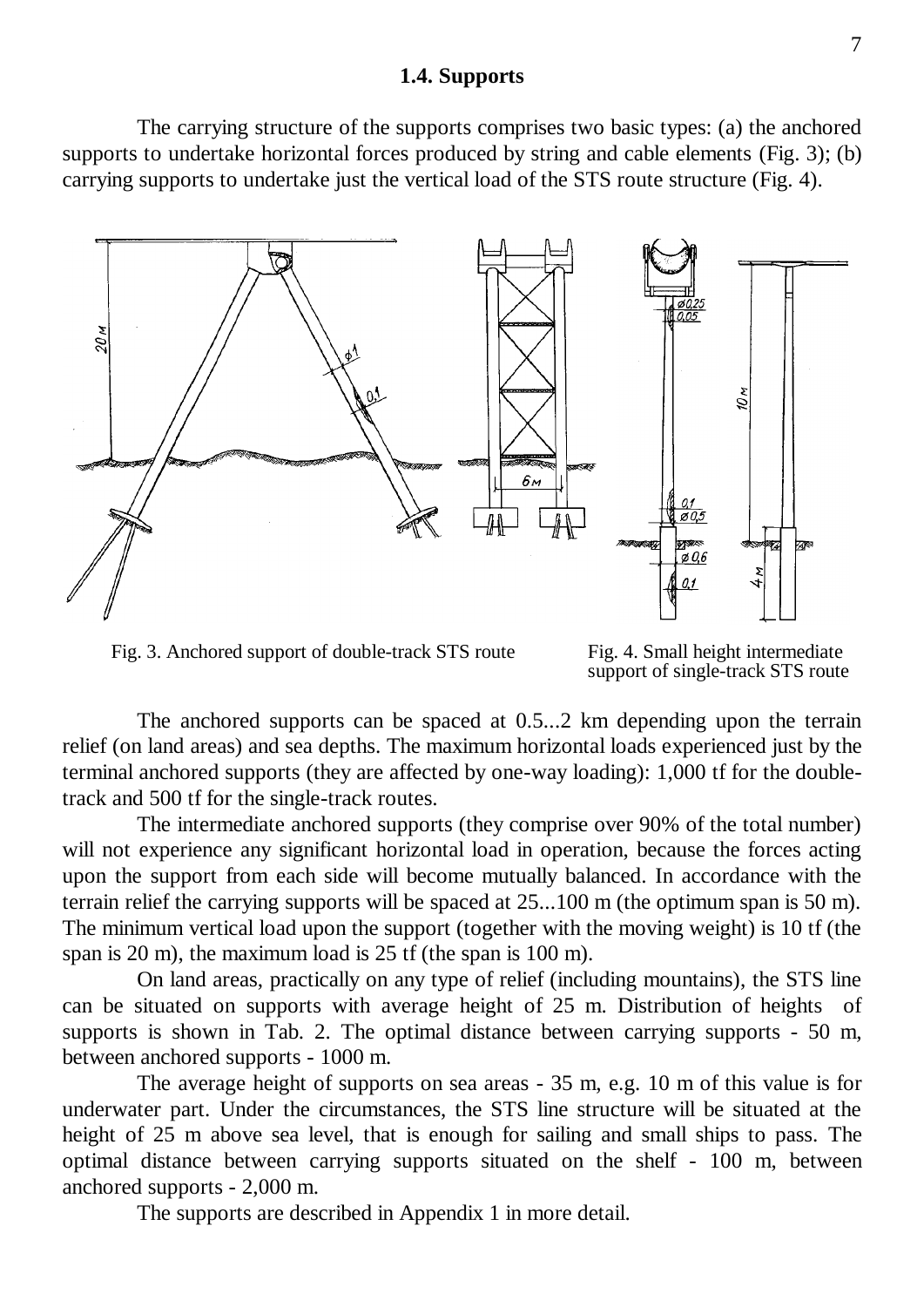| Tallness of supports, m                   | Proportion of the supports in their total<br>number, % |  |  |
|-------------------------------------------|--------------------------------------------------------|--|--|
|                                           |                                                        |  |  |
| 10                                        | 8                                                      |  |  |
| 20                                        | 55                                                     |  |  |
| 30                                        | 15                                                     |  |  |
| 40                                        | 10                                                     |  |  |
| 50                                        |                                                        |  |  |
| 100                                       |                                                        |  |  |
| Total: average tallness of supports -25 m | 100                                                    |  |  |

Determination of Average Tallness of Supports on land areas

Fig. 5-6 demonstrates the versions of single-track STS routes and their supports for various geographic conditions.





Fig. 5-6. Versions of single-track STS routes for various geographic conditions.

The carrying supports experience slight vertical, transverse and longitudinal loads (for example, the transverse loads appear during braking, they are transmitted by the railstrings to the anchored supports. Therefore, the supports have typical small cross-sections, light foundations occupying little area and requiring little earthwork. It is specifically significant not to encroach upon the proprietary rights of land owners which may create serious problems. The STS can be run in a single span (5,000 m long) 50...100 m high over expensive land plots with economical land use. Since the STS is a "transparent" structure (almost without shadow) it will be ecologically clean, with a low noise level, it can run over residential areas, game preservations, parks, etc.

Designs of unified modular STS supports have been developed: short (5…15 m), average  $(15...25 \text{ m})$ , tall  $(25...50 \text{ m})$  and supertall  $(50...100 \text{ m})$  which are unique in their little consumption of materials and they are highly easy to fabricate and erect.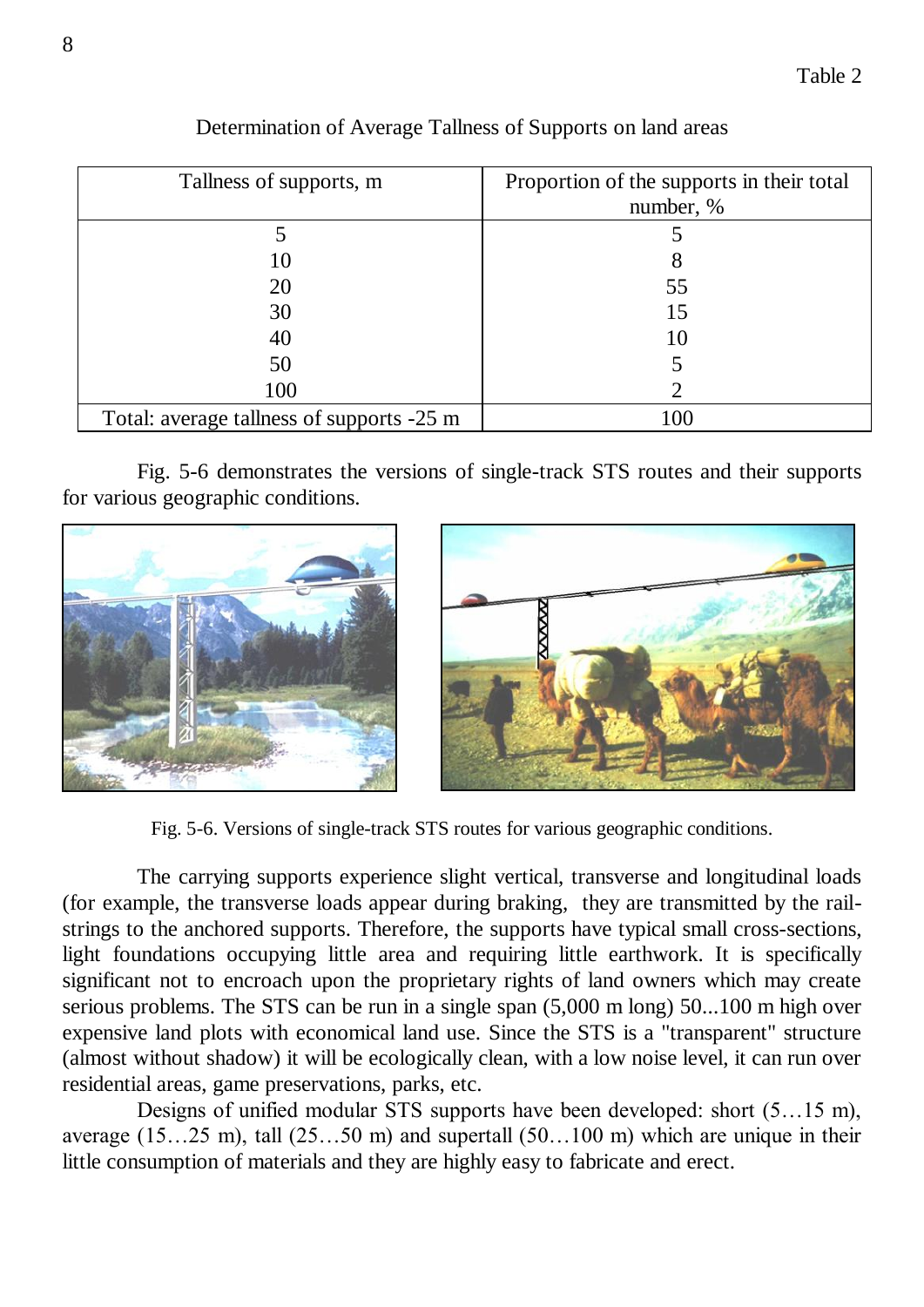#### **1.5. Vehicle**

The passenger vehicle accommodates 10 persons (during peak hours), a cargo vehicle can carry 4,000 kg load, the motors are 80 and 40 kW, respectively, with the energy delivered through wheel which contact the current conducting rail heads (the right and the left) allowing to reach the speed 300 km/h. The drive can be designed as two motor wheels 40 kW each. A perfect shape of the vehicle body has been selected with the aerodynamic resistance factor  $C_x=0.075$  (the model was tested in the aerodynamic tube) allowing to minimise the aerodynamic losses and noise at high speeds. Further work on the vehicle body shape provided reduction of the aerodynamic resistance factor  $C_x$  to  $0.05...0.06$ .

To reach 400 km/h the power of the motor of the passenger vehicle should be increased to 200 kW and to 400 kW to reach 500 km/h. For the cargo vehicles to reach the same speeds it is enough to have a motor which is twice less powerful than that of the passenger vehicle (the front surface area of the cargo vehicle is two times less).

The vehicle can operate as a routed taxi from the boarding station to the destination without any driver steered by the on-board computer. The latter is controlled and guided by line and central computers. The vehicle is described in Appendix 1 in detail.

Fig. 7 shows the vehicle of the class "lux" long-range (with toilet).



Fig. 7. Long distance travel vehicle for four passengers.

### **1.6. Passenger, Cargo Terminals and Stations**

Terminals will be circular with moving (rotating) platforms (Fig. 8) or floors. The terminal diameter is about 60 m which can be increased up to 100 m or more where passenger traffic is greater (over 100 thous. passengers during 24 h).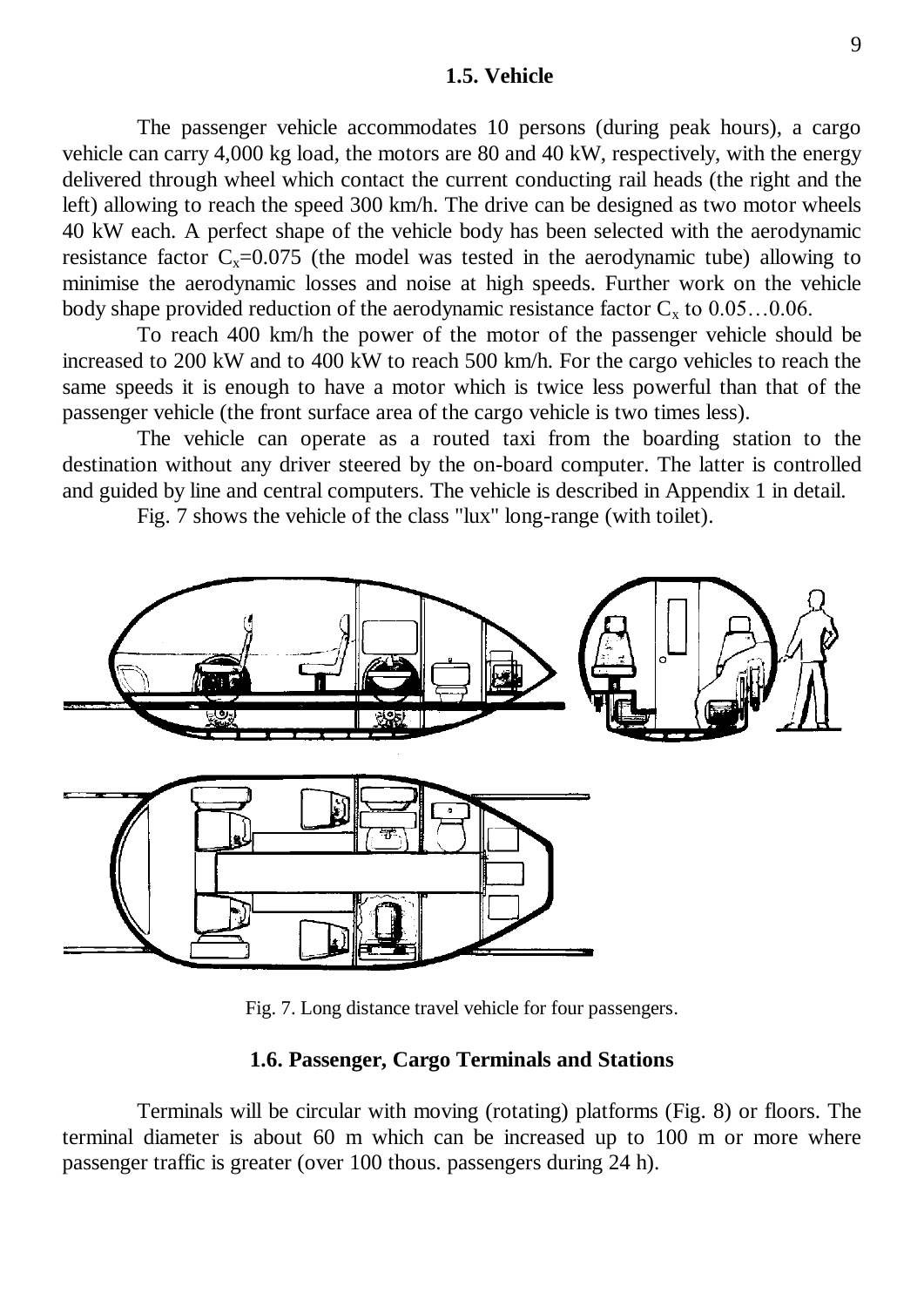



Fig. 8. Station:

1 – station building; 2 – garage-workshop; 3 – ring-way; 4 – ring-way mobile platform; 5 – switch point; 6 – end anchored support; 7 – vehicle; 8 – entrance (exit) to the station.

Intermediate stations with significant passenger traffic will have switches and sheds to pass the vehicles irrespective of the main schedule (Fig. 1). The stations with smaller passenger traffic are made as open platforms along the route. The boarding (landing) of passengers is effected after braking individual vehicles with vacant seats.

Circularly shaped cargo terminals will be equipped to load and unload automatically cargo modules. They will be compact with extensive handling facilities employing a unique process of handling operations and specially designed containers for fluid, bulk and piecemeal cargo. For example, a terminal 100 m in diameter will be capable to handle about 100 thous. tons of oil (or oil products) a day (36.5 mln tons a year) or much smaller in size than a sea harbor of the same handling capacity.

Individual consignments, such as passenger cars, can be transported on open platforms, though it may require to increase the power of the motor of a cargo module 2...3 times. Thus, passengers can get from one city to another during highway rush hours and with unfavorable weather conditions without leaving their cars.

### **1.7. Management of Passenger and Cargo Traffic**

#### **1.7.1.** Boarding and Landing

Upon entering into the terminal the passenger sees a lighted sign on each vehicle (the sign can either be on the vehicle wall or on the terminal wall as a moving line of information) indicating the destination name, for example, "the terminus". If the required destination is not indicated the passenger can board a vacant vehicle and press the "terminus" button (inside the vehicle). Passengers will have 0.5...2.5 min to board if the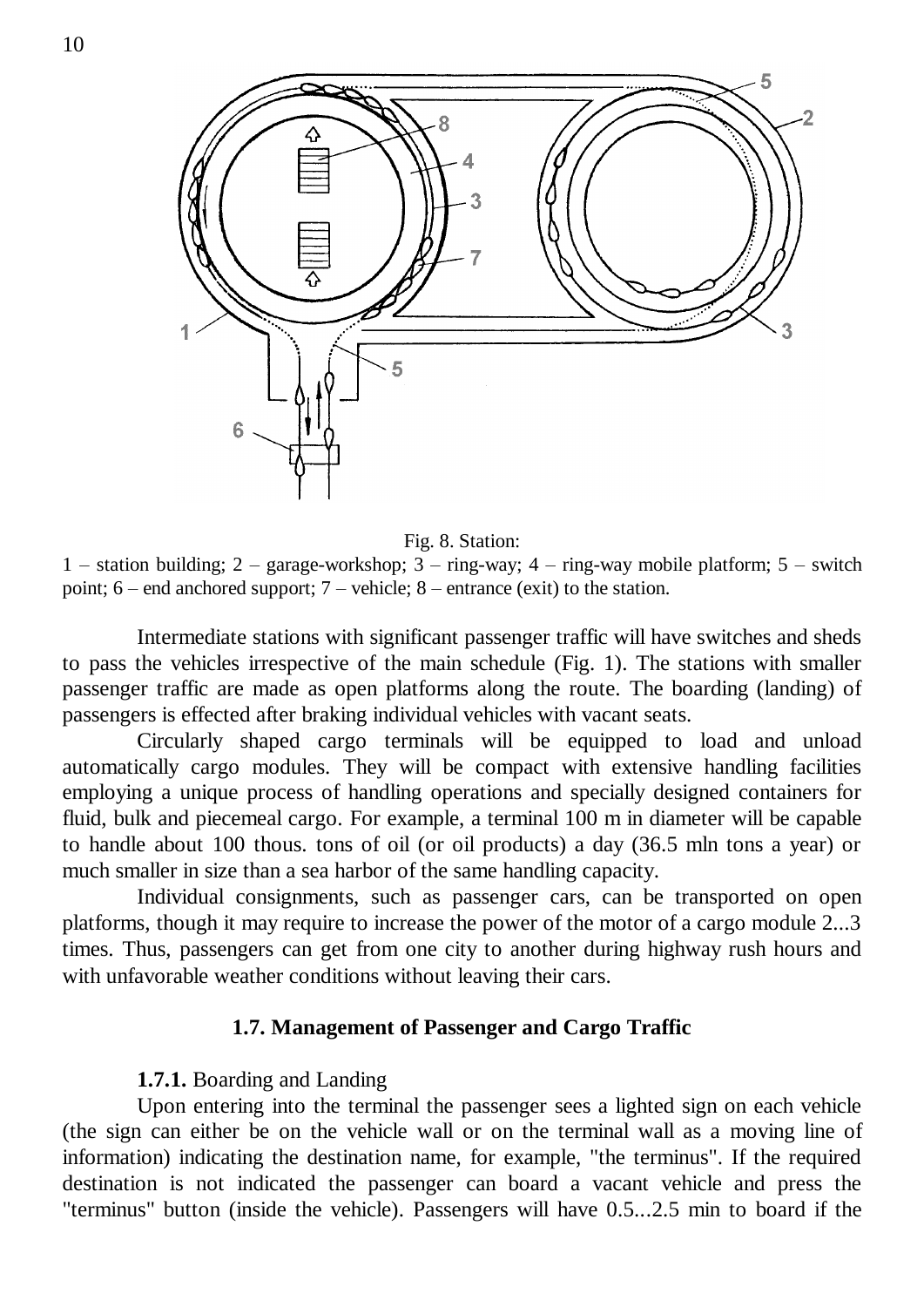moving platform with the vehicle on it has the speed 0.5 m/s and the circular route is 50 m in diameter. After the door is shut (automatically or manually) the vehicle is released from the moving platform, the switch transfers it to the track line. In case the door has not been shut or the boarding has not been completed or there no passengers the vehicle is returned to the second round on the platform. Similarly the passengers land at their destination in reverse order. In its general implementation it resembles the handling of baggage along circular conveyers at modern airports. If necessary, some vehicles may be directed to workshops in a separate building or at another floor of the terminal.

### **1.7.2.** Cargo Handling

Cargo is handled automatically at cargo terminals. Consignments are delivered to the terminal and forwarded to a consignee by other means, such as an oil pipeline. Large consignees and consignors, such as oil refineries, will have their own terminals.

Full containers are loaded into the cargo modules which are then marshaled into trains and directed to the transport line. At destinations containers are removed from modules and directed for unloading, their places are occupied by empty containers or containers with other cargoes. The capacity of a container is 1000...4000 kg. Each container is accompanied with an electronic card to be read by the on-board computer to enter the nature of a consignment, its weight, conditions of transportation, destination, consignee, etc.

Passengers can continue to travel in their cars on a special open platform or they can commandeer to dispatch their cars ahead of them or to follow them in an open cargo module and travel in the passenger vehicle.

### **1.7.3.** Traffic

Vehicles are grouped together electronically into trains of five vehicles with the space between them 100 m. The control system along the entire route maintains the same speed of the vehicles in the train and the spacing between them. To maintain the traffic 1,000 passengers per hour one train of five vehicles should leave the terminal every three minutes. The average spacing between the trains will be 20 km at a speed of 400 km/h. This spacing is sufficient for manoeuvring when passengers board or land at intermediate stations. The running trains will be grouped at boarding stations and by adding vehicles at intermediate stations (at the head or at the tail). Therefore, the control system will both send vehicles and control their location co-ordinating their "synchronisation" in time. Some stations may have special marshalling facilities to accumulate vehicles. The speed will be set from 200 km/h (steep ascents) to 400...450 km/h along horizontal stretches and descents. Line and central computers will control traffic by accumulating information about the location, speed, destination and condition of all major units (the running gear and the drive, in the first place) of each vehicle. Modern control software allows to arrange the transport traffic of STS vehicles with 100-percent safety without man's involvement.

A system similar to the one developed in Japan for the self-controlled Mitsubishi car can be employed to control the STS vehicles. Each vehicle will have three on-board TV, infrared and ultrasound systems running simultaneously. The on-board computer will receive signals from the vehicles ahead to analyze and adjust the proper speed and the spacing. Also, there will be mutual information exchanges and with the line and central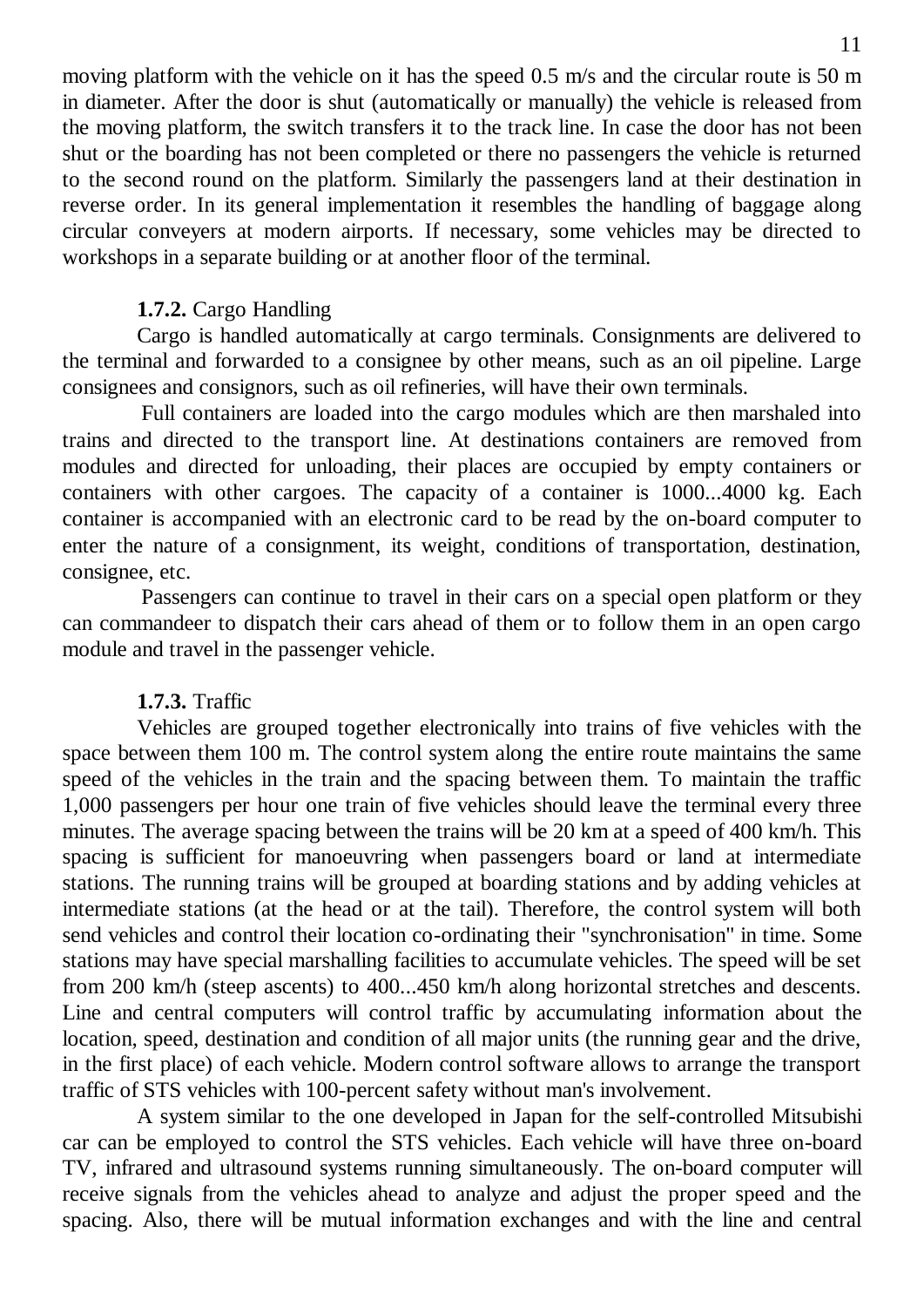computer systems to check the location, speed, condition of the route structure, supports, switches, irregularities, track defects, etc. The on-board computer system will employ microprocessors to process the data from built-in sensors, TV and IR cameras, mechanical means. Relevant commands will be issued for various executive mechanisms. The operations of manoeuvring are automatically co-ordinated with the route line computer system in order not to affect the transport traffic.

### **1.7.4.** Travelling Time

Table 3

| No. | <b>Transportation process</b>   | Time, min |
|-----|---------------------------------|-----------|
|     | Waiting for a vehicle to arrive |           |
|     | Boarding                        |           |
|     | Waiting until start             |           |
|     | Joining the main traffic        |           |
|     | Acceleration to 400 km/hour     |           |
|     | Traffic along the route         | 30        |
|     | Decelration                     | 2         |
|     | Driving into the terminal       |           |
|     | Landing                         |           |
|     | Unforeseen time losses          |           |
|     | Total:                          | 45        |

Time spent by a passenger to travel from Nahariyya to Khan Yunis (215 km)

### **1.7.5.** Route Traffic Capabilities

When trains comprise 10 ten-seat vehicles moving with the speed 400 km/h with the interval 30 seconds, the traffic of a single line during peak hours will amount to 12,000 passengers/h and 24,000 passengers along the route (with two oppositely directed lines (or 576,000 passengers every 24 hours). There is a margin to increase the traffic without adding more lines.

The minimal distance between cargo modules along the line is 50 m (50...100 m is the minimal urgency deceleration by throwing out a braking parachute), hence the ultimate traffic capacity of a single line at a speed 300 km/h is 24 thous. t/h or 576 thous. t/day (210 million t/year). The maximum traffic capacity of a double-track line is 48 thous. t/h. 1,150 thous. t/day, 420 million t/year.

The actual scope of cargo and passenger traffic will be one order of magnitude less because the route will operate at its 10-percent capacity, it will promote the reliability and safety of the transport system in operation, in the long run.

### **1.8. Safety and Reliability**

**1.8.1.** Safety at Terminals

The safety of passengers is achieved by the synchronisation of speeds and the circular terminal platform, for example, by joining them with mechanical means. The

12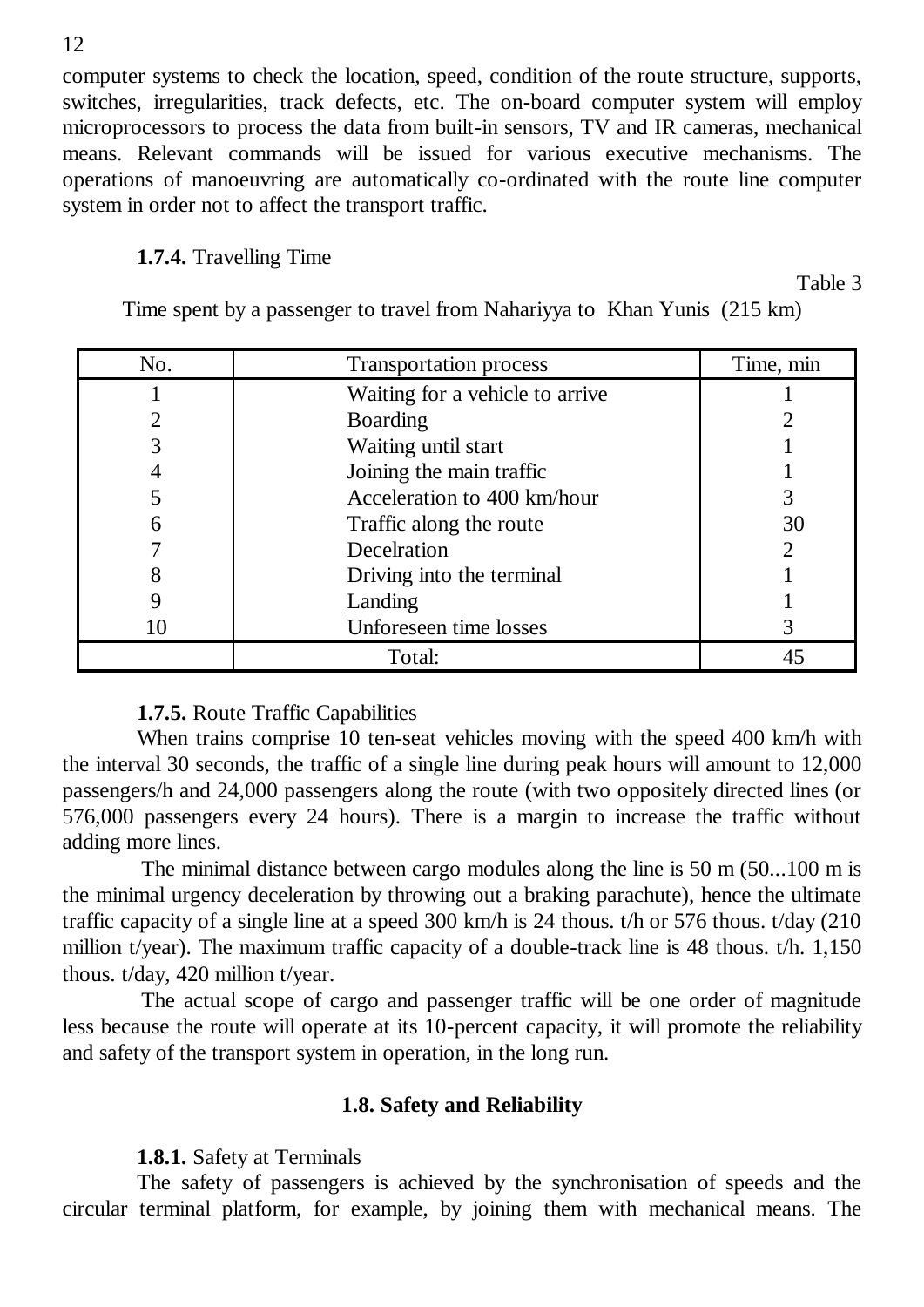platform should move with the speed 0.3 m/s for the passenger traffic 2,000 passengers per hour with a full rotation during 8.7 min (when the outer diameter is 50 m).

Safe electrical voltage (12 or 24 Volts) or batteries in vehicles, or electrical current of the same voltage supplied through the rail track will exclude shock hazards.

### **1.8.2.** Transport Line Electrical Safety and Reliability

Safety is ensured by a relatively small voltage in the line (within 1,000 v), insulation of current carrying rail heads and supports and by non-conductive vehicle bodies made from composite materials. Hence, in case a vehicle misses the rail track it will not produce any short-circuiting between rail heads.

When the traffic reaches 1,000 passengers per hour along a leg 100 km long, 25 vehicles will run simultaneously with the total power of motors 5,000 kW. No additional transmission lines to supply the STS and its infrastructure, because the rail-string will allow to transmit the electrical power over 10,000 kW (up to 100,000 kW if it has a special design). Therefore, the STS should be connected to the existing grid every 100...200 and more km.

### **1.8.3.** Traffic Safety

Traffic safety is achieved by failure-free operation of all the systems effective to maintain the routine mode of traffic: the computerised control means, reliable electronic systems, communication lines and measuring instruments, executive mechanisms of switches and drive controls and the braking system, reliable mechanical members of the route structure, STS supports, etc. A hundred-percent safety of the traffic processes is evidenced by the experience of operation of high-speed railways in the world. For example, high-speed railways in Japan have transported over 5 billion passengers during 20 years of operation without any accidents or casualties. In case of power failure each vehicle is equipped with a battery and an emergency starting motor which will deliver the vehicle at a slower speed to one of the stations or emergency stop platforms on each anchored support, i.e. after every 1,000 m on land areas and 2,000 m on sea areas.

### **1.8.4.** STS Structural Reliability and Functioning

STS cable and string elements of rails and carrying structures are exposed to the utmost strain. Since they are in a corrosion resistant medium in a special shell and in a mechanically strong body protecting them against external effects, their service life can amount to hundreds of years. Also, the travelling load alters the stress-strain state of these elements only by one per cent (see Appendix 1, p. 8) this state remains basically unchanged during the entire period of operation extending the service life and saving operation costs.

Since the string elements are located in different remote places (mutually isolated wires in the strings of the left and right rails, the one-way and back lines, the upper and lower strings, etc.), the probability that they snap simultaneously is close to zero, even in case of disasters, such as earthquakes, floods, hostilities, etc.). Even when 90% of carrying wires snap, the structure will not collapse, unlike other structures, such as bridges, highway loops, viaducts, modern skeleton buildings, etc.

The STS route structure remains highly durable even when destroyed by terrorists. A support is secured to the route structure with a special unfastening mechanism which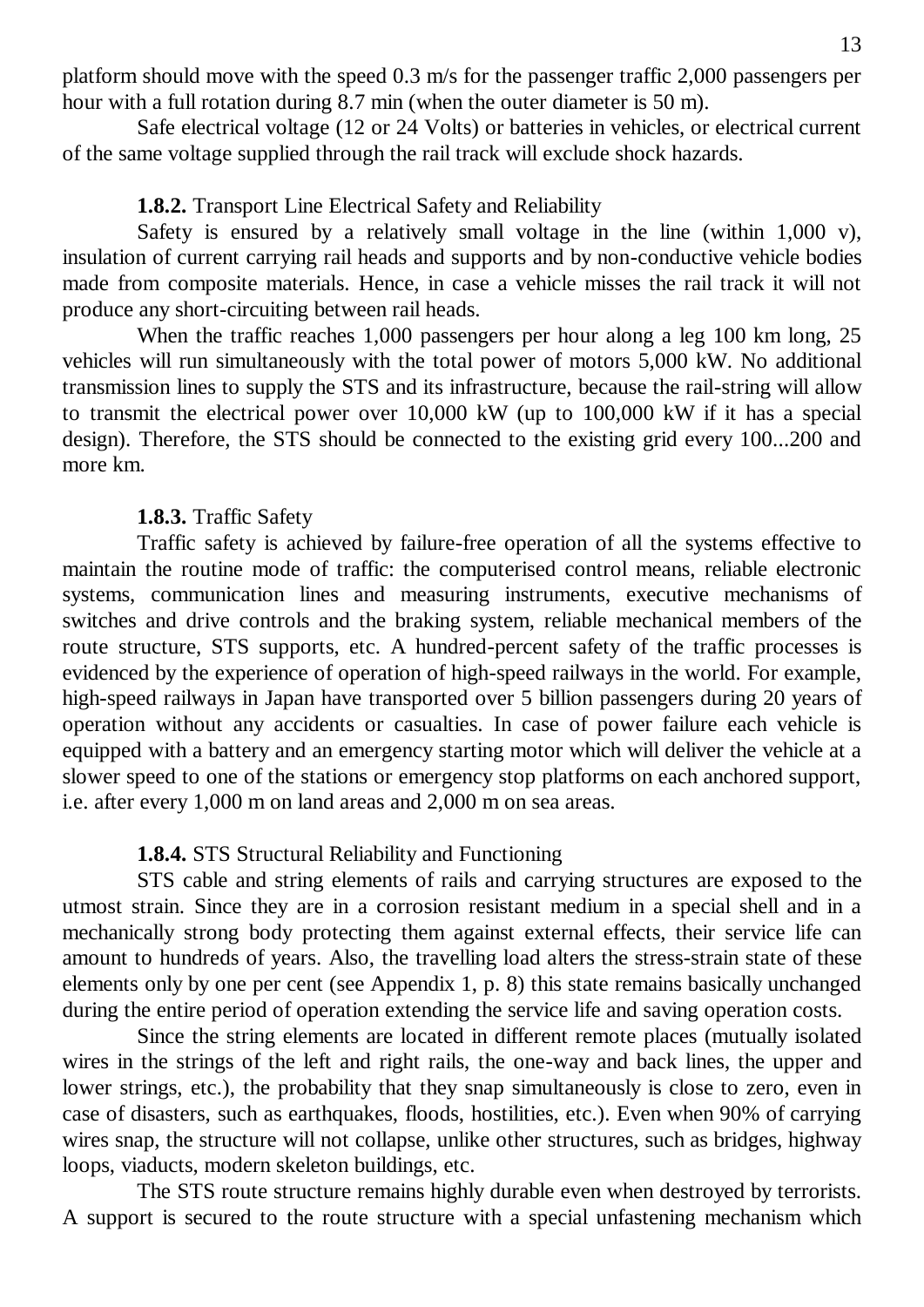releases it making just the rail-string span longer and increasing its corresponding deflection. It will not destroy the integrity of the route even in the case when all the intermediate supports between adjacent anchored supports are destroyed.

STS coming along the sea shelf, will be less vulnerable than if it is situated on land. It is due to more difficult admission for strangers to reach the line and supports, and also due to the possibility to control transport facilities that terrorists will be forced to use commit act of terrorism. It also will be difficult for direct hit of STS line using piece of ordnance situated on land due to large distance from the coast and small dimensions of elements of the STS line. And what is more, the line will be equipped with systems of passive and active defence from terrorists.

The special construction of supports was designed that have high strength. For example, if 3/4 of its carrying elements are destroyed, the support will continue to uphold the STS line structure.

The STS line can be designed as two one-way lines of different directions parallel to each other and with the distance between them of 50...100 (and more) m. If one of the lines is destroyed, another one can perform functions of the two-way route by interchanging direction of movements, for example: the line will work during two hours in the direction "North - South", during next two hours - in the direction " South - North ", etc..

The results of the STS vehicle tests in the aerodynamic tube at a speed 250 km/h have manifested that lateral winds blowing with the speed within 100 km/h produce lateral capsizing forces within 100 kgf. They will not practically affect the functioning of the transport system, the more so they will not force the vehicle off the rails.

### **1.8.5. Ecological Safety**

The STS transport system is highly safe ecologically both during erection and in operation.

The STS can be erected without any special equipment (such as platforms or construction power shovels) without using road approaches because the necessary materials and structural members will be delivered along the erected route stretches. Also, erection may obviate the need of earthwork destroying the soil level or the humus accumulated during millions of years, because the supports will be erected on posts driven into land as foundations. these features are extremely essential when the route runs over fertile or most valuable plots of land.

The STS will consume electricity for its operation as an ecologically clean source of energy. Passenger vehicles and cargo transport modules will be airtight and they can stop only at special stations, it will eliminate contamination of the environment by passengers or any other sorts of industrial waste. the containers are designed to exclude leaks (they will have no pumps, valves, seals and other joints which may leak) or losses of bulk cargoes. Any crush along the route may cause derailing of just a single module (the extreme braking path of the next module will be less than the distance between the two), also a parachute will be activated to decelerate the container so that it does not disintegrates when it drops on the land surface.

The STS needs no embankments, cuttings, tunnels , bridges or conduits. One carrying support occupies just one square meter, the anchor support occupies 10 square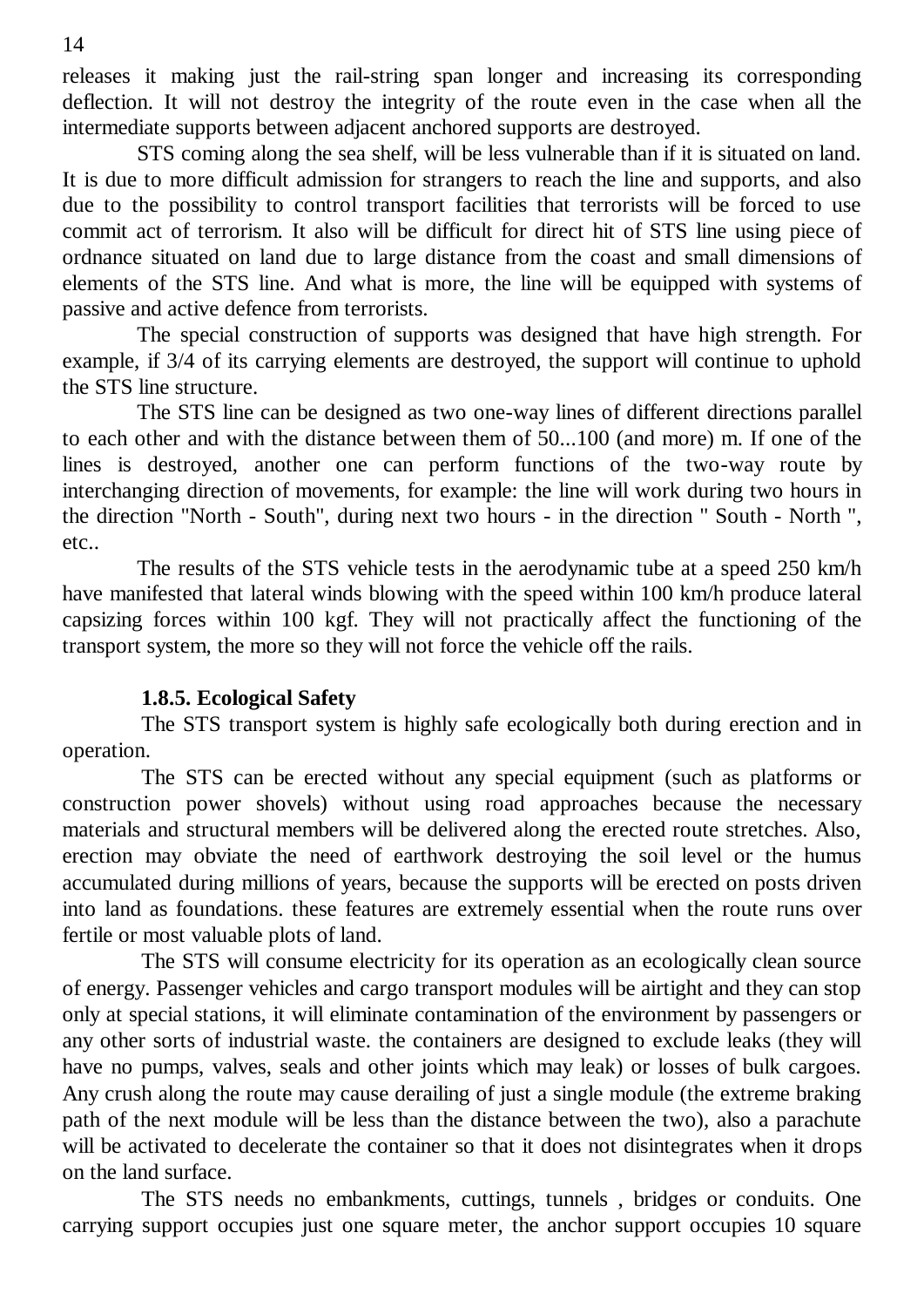meters. Hence, one kilometer will require the area less than 100 square meters, i.e. 0.01 hectare, therefore the conventional land alienation will be within 10 cm. It is much less than the area occupied by a walking path.

The length of a span is not critical because both forests or individual trees along the route may remain because any support can be shifted this or that way straight during construction.

The STS route will not interfere with the migration of soil and surface water, animals, reptiles, crop growing or any other land use.

The STS will be a low-voltage line, so it will not create any electromagnetic interference and it can pass quite high (up to 100 m) over residential buildings, crop land, over game preservations and parks. Absence of sliding electrical contacts in the vehiclecontact grid couples (unlike railways) and the power of the motors exclude radio noise.

The STS requires extremely few materials for its erection, therefore it will be ecologically clean in this respect. For example, a single-track route as long as a railway can be erected from the materials of just a single rail and each third sleeper (the railway has still the second rail and 2/3 of sleepers, the contact grid, rail conduits, viaducts, etc.). Hence, the STS for its erection will not require as many blast furnaces, ore, mines (to produce steel, copper), cement and reinforced concrete plants , earth, sand and gravel quarries, the scope of deliveries by trucks and by railway cars of the materials, special approaches, etc., which would incur an additional, sometimes irreversible ecological damage.

The STS vehicle has no projecting parts, excepting narrow wheels protruding for 10 cm from the body. It needs no windshield wipers or lights (because there is no driver) which produce noise at high speeds. The wheels can be fabricated from light alloys (the load per wheel is 500...1500 kgf), therefore they can weigh within 10...20 kg. Hence, a STS train weighs hundreds of times less than a railway train, it is tens of times shorter and runs much smoother because of the track smoothness (what can be more straight than a strongly tensioned string?). Therefore, the STS train will produce hundreds of times less noise and vibration than high-speed trains.

### **1.9. Communication Infrastructure**

The STS will be not only a high speed and ecologically clean transportation system providing comfortable, cheap and quick delivery of goods and passengers. It will also become an important demography forming factor and a powerful communication system providing transportation of information and energy, because electric power lines, electric power stations using renewable, ecologically clean sources of energy as well as wire and fiberoptic communication cam be easily combined with the STS.

### **1.9.1. Autonomous Power Supply.**

It's a well-known fact that now the strongest negative impact on the nature is caused by electric powerful stations. That's why an autonomous power supply based on renewable sources of energy (wind and solar) should be used in the STS. Wind power is one of the cleanest sources of energy taking into account its influence on the environment. The atmosphere and water resources are not polluted by wind power generation. It doesn't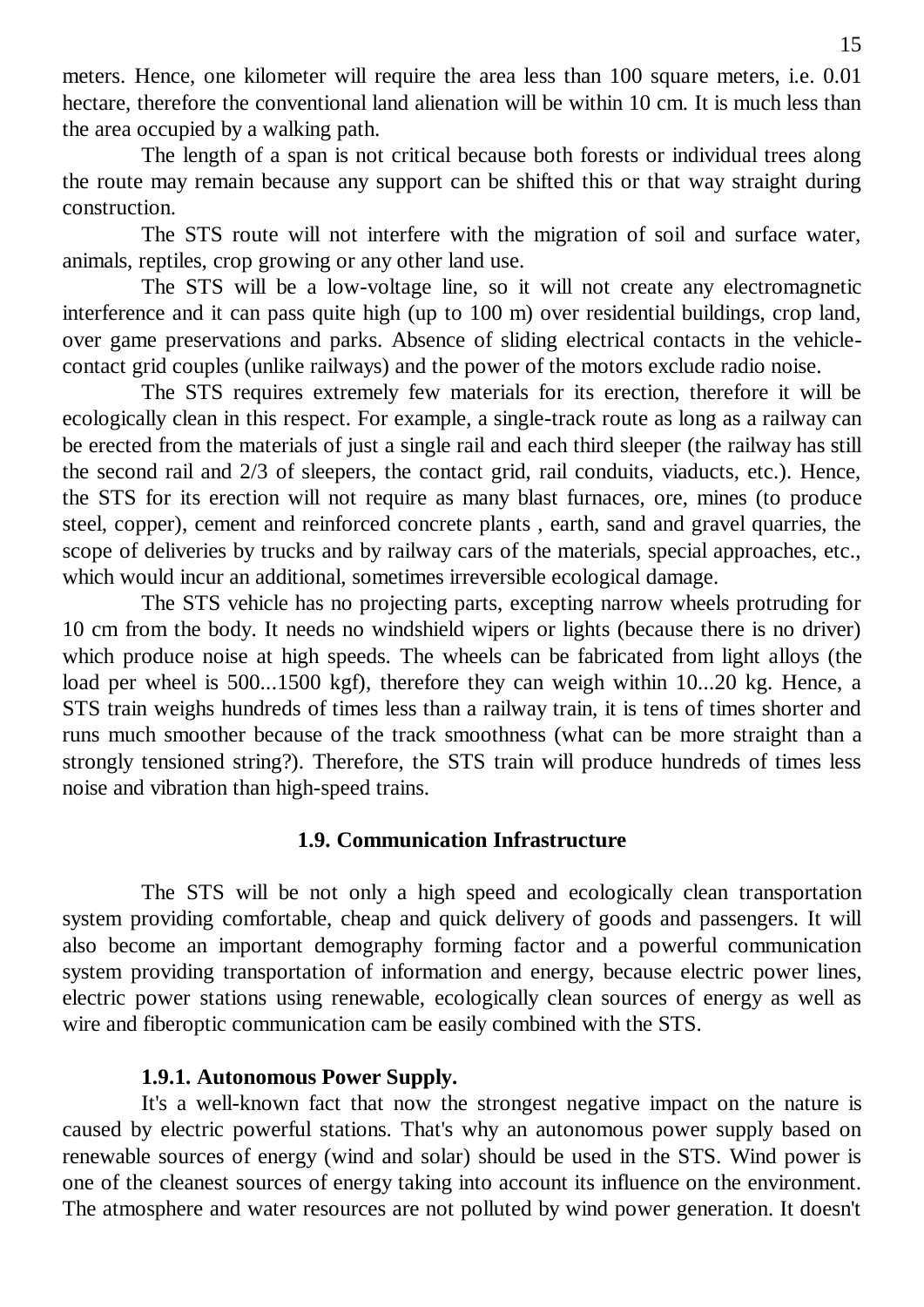exhaust limited reserves of mineral resources and doesn't change regime of water resources. Special wind-driven and solar generation units combined with the STS are also designed. Thanks to this capital construction cost is reduced. For example, capital cost for proposed wind-driven unit is estimated as 1000 US\$ per 1 kilowatt while capital cost for a nuclear power plant has increased from 300 US\$ per 1 kilowatt in 1960 to 4000…5000 US\$/kW at present time. This is mainly caused by increased enviromental and safety requirements primordially, in the future they will be used more often than traditional sources of electrical energy.

The proposed wind-driven electrical units will work at wind speed of 2 m/sec and will have power of 5 kW at wind speed of 5 m/sec, 50 kW at 10 m/sec, 150 kW at 15 m/sec. They will be started up easily; they will not create any noise. They will not be dangerous for birds because their rotation speed will be low. Being deployed at some height, wind-driven units will allow to use soil under them for agriculture and so on. It's enough to have two 50…100 kW wind-driven electric units at every kilometer of the STS line to satisfy the needs of string transport system. The maximum quantity of wind-driven electric units corresponds to the number of supports, i.e. 20…50 units per one kilometer. Their total power will reach up to 1000…5000 kW/km. Thus, combined power of the STS wind-driven electric units will be 1...5 mln kW per 1000 km of the STS lines (in case of wind speed of 10 m/sec). The cost price of one kW of electric power elaborated by winddriven electric units will be 0.02 US\$. The expenses will be compensated within 6 years. That's why the STS in addition to its autonomous power supply can be used as a powerful electric power station to satisfy the needs in energyof those users located along the STS lines. In this case electric power will be transmitted to users by the STS lines and there will be no need to construct high voltage power lines which are rather expensive and dangerous to the environment.

It's necessary to stress that in to order create the same energy potential with the help of nuclear power plants serious investment in billions of US\$ should be allocated. At the same time the problem of wind-driven electric units construction for the STS can be solved using local investments of those who live along the STS lines.

The fact that wind-driven electric units are distributed along the STS lines will be positive because together with windless zones there will be areas with strong winds which will supply the whole STS line with electric power.

### **1.9.2. Linear Towns**

The STS lines will help to solve some demographic problems as well. Along those lines especially in mountains linear towns built in the harmony with the nature can be constructed due to ecological safety of transport infrastructure (Fig. 9). In this case there is no need to cut forests, build highways and destroy biogeocenosis in the construction zone. It will be easy to develop agriculture and ecology friendly industry. These linear towns will become basis for a rationally organised society. Construction of linear towns will require less capital investment compared to traditional building. It will be beneficial to live there because life in favourable natural and social conditions will become for a human being more important than to possess this or that thing. This will help to establish basis for future life of the society, life in unity with the Nature.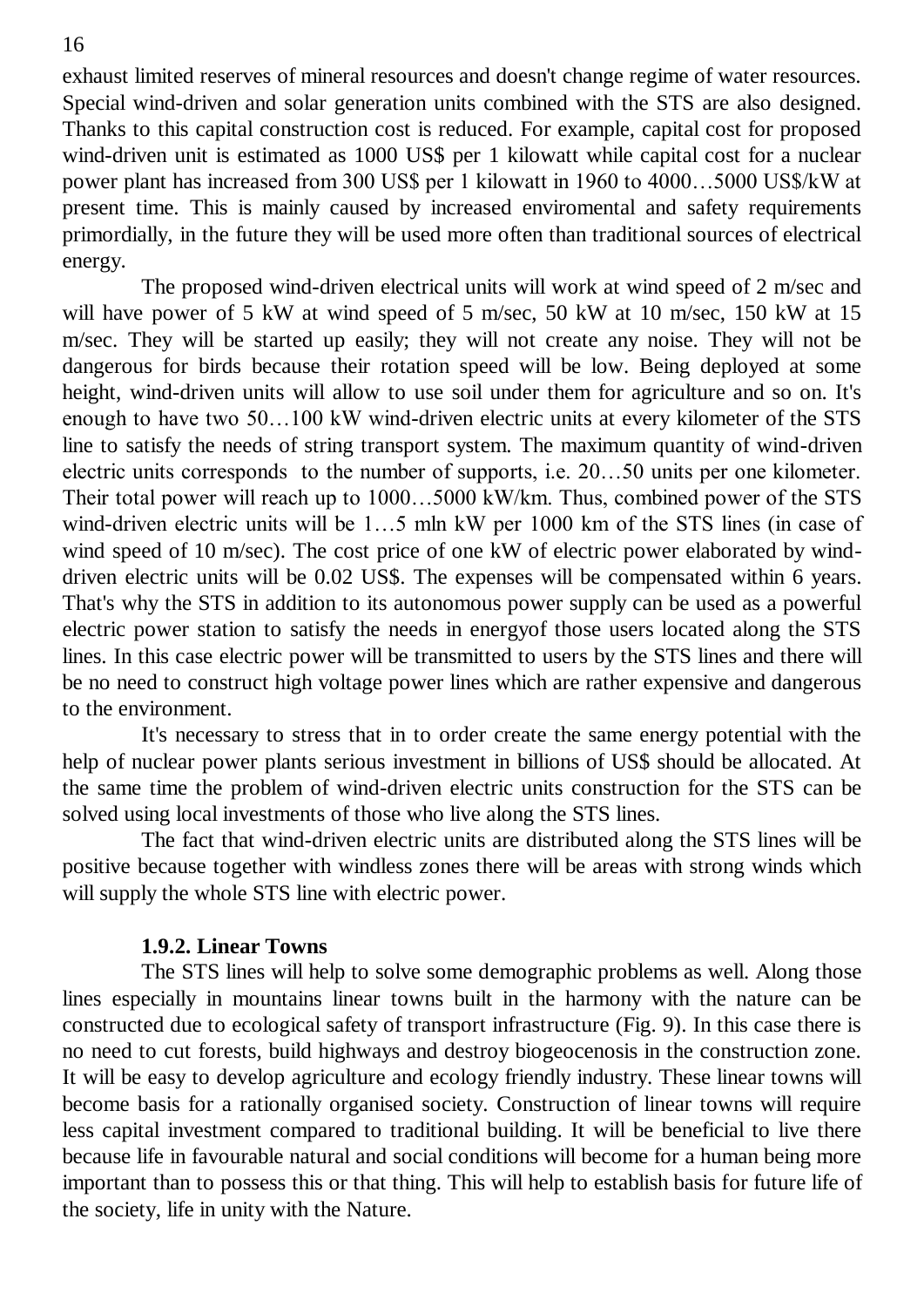

Fig. 9. Linear city on a route STS on shelf of the sea

### **1.10. Attractive Appearance and Comfort**

The majority of the people spend their active time in a closed, limited space. Due to the ergonomics the common transport means allow to see some land surface, a portion of the road, etc.

The STS both solves the problems of comfort and its functional objective to fast deliveries of passengers to their destinations. Large windows, comfortable seats, soft silky tracks transform a common trip into the delight of enjoying the sights of nature from the birds' flight.

The appearance of slim route structures, support and stations will fit into the natural landscape without impairing the ecology or destroying even fine natural components and the historical architectural styles along the route adding islands of modern architectural shapes.

Each vehicle will be air conditioned, passengers will enjoy a broad variety of other services, multichannel music and TV, world telephone communications, special services for businessmen, passengers with children, disabled people. The STS vehicles are airtight equipped with a system of pressurized or chemical water closets to accumulate waste.

Passengers can command vehicles to stop at any intermediate station, i.e. after every 3...5 minutes.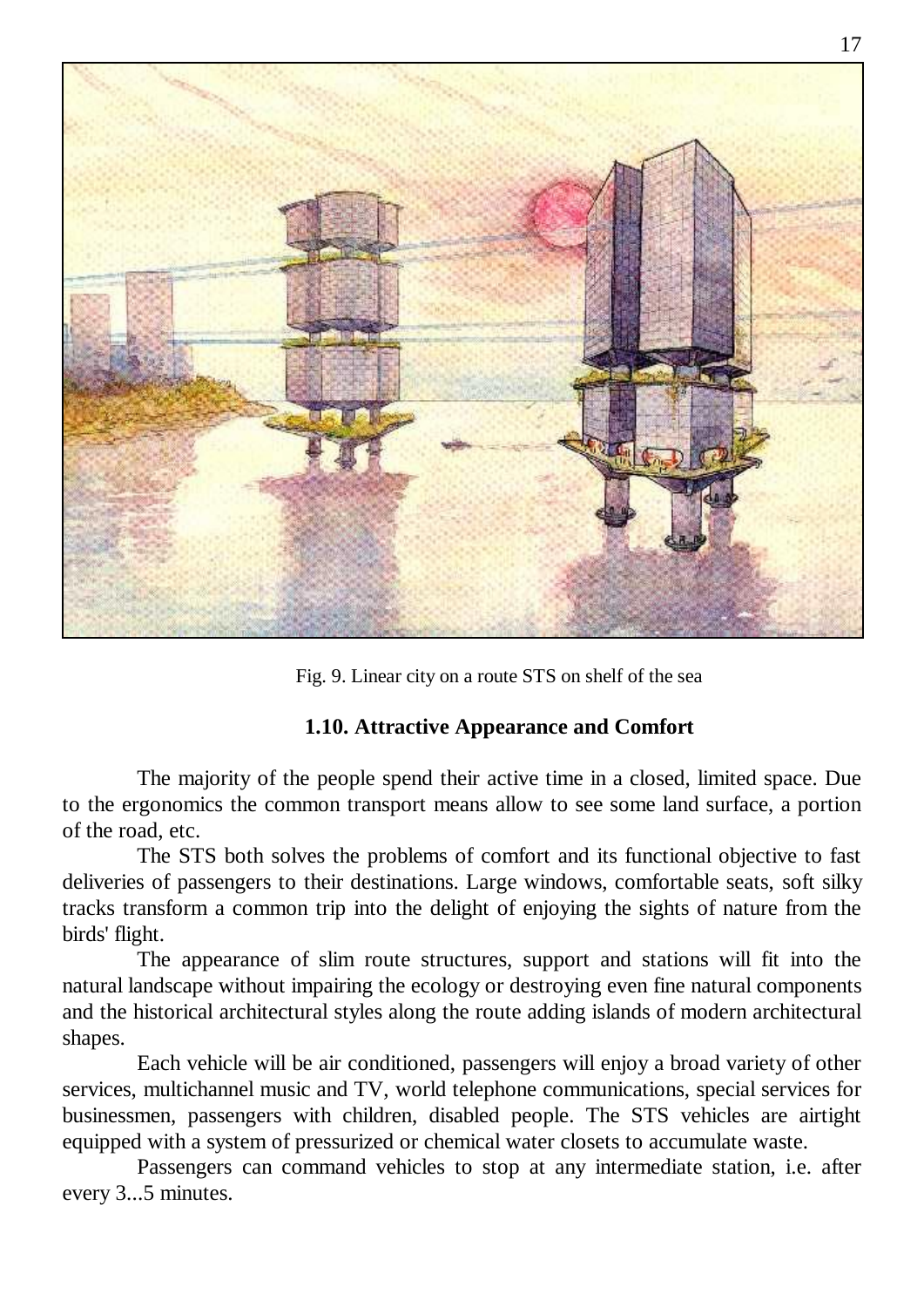

The STS construction process is shown in Fig. 9.

Fig. 9. STS construction process:

1 - anchored support; 2 - rope (string element); 3 - string tension mechanism; 4 - intermediate support; 5 - sight line; 6 - cross board; 7 - rail body; 8 - rail head; 9, 10, 11 - technological platforms for installation of, correspondingly: cross planks, rail body and rail head;

I - anchored support construction; II - placement of string ropes along the route; III - string stretching and anchoring; IV - installation of intermediate supports; V - erection of rail parts and route structure; VI - constructed part of the route.

The string prepared in advance is stretched to a certain tensioning (the force of tensioning or elongation in tensioning serve as a reference parameter) and its ends are secured rigidly, for example, by welding, to anchor supports. The intermediate and brake supports are erected beforehand or in the process of tensioning or after. A platform is sent along the intermediate and brake supports and the string which can travel independently and fix its position rigidly in respect to the supports. The hollow rail body is mounted with the help of the platform span after span, then it is fixed in the specified position and filled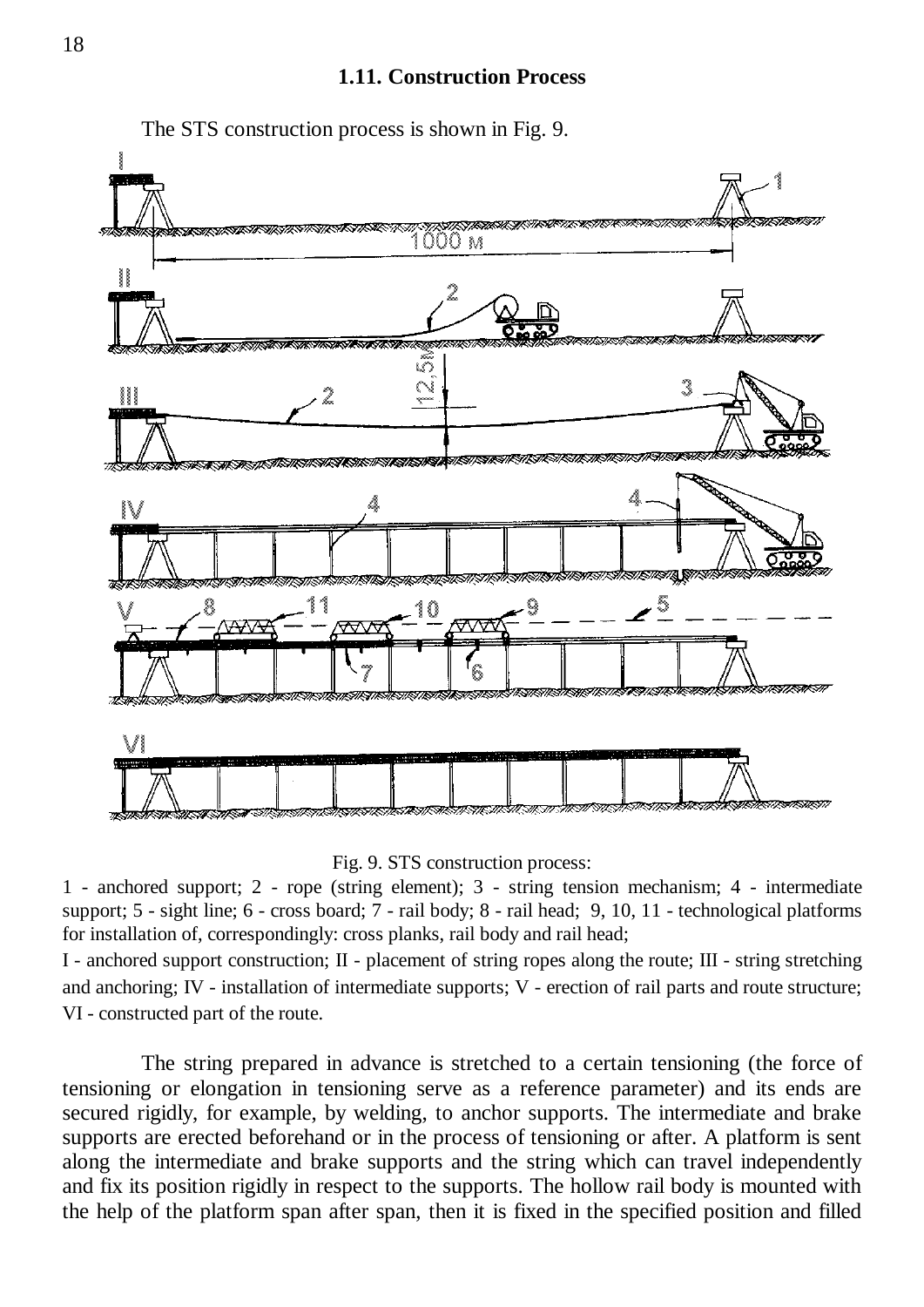with a filler the rail head, the cross plank are erected and other necessary operations are performed to erect the route structure. All these operations are easily mechanized and automated, they can be performed during 24 hours every day in any weather to expedite construction reducing labor consumption and cost. To eliminate microroughnesses and microwaviness of working surfaces after the rail head is erected and to remove gaps between its joints the system can be polished throughout its length.

The STS can be erected with a special erection combine which tensions the string and other tensional rail members over the combine rather than over the anchor support. the combine moves along the route on its walking legs and places assembled intermediate supports with the ready rail track, once it reaches the anchor support it fastens them together securely.

### **1.12. Feasibility Indicators**

Table 4 introduces the feasibility indicators of a double-track route 1 km long and Table 5 shows the transport system costs.

The following aggregate prices were used to evaluate the cost of structures: metallic structures depending upon their complexity and steel grade - 2,000...5,000 US\$/t; aluminium structures - 5,000 US\$/t; overground (above-water) reinforced concrete structures - 500 US\$/m<sup>3</sup>, underwater - 750 US\$/m<sup>3</sup>; cast concrete structures - 250 US\$/m<sup>3</sup>. Six intermediate stations have been projected each US\$ 5 million. The cost of terminals (four) and service buildings was estimated  $3,000$  US\$/ $m<sup>2</sup>$  of the area (general construction works plus engineering and technological equipment) and  $1,500$  US\$/ $m^2$  of the area of garages (workshops).

The cost of a double-route track will be on sea areas - 1.7 US\$/km, on land areas - 1.1 US\$/km and that of the whole route (240 km) together with its infrastructure US\$ 900 millions.

Table 6 lists the major feasibility indicators, Table 7 lists the costs of transportation (the cost of transportation of one passenger and a ton of cargo). The following parameters unlisted in the Tables were used for the estimates: cost of electrical energy - 0.03 US\$/kW·h; returns yielded by the transport system: 80% from the passenger traffic and 20% from the cargo traffic.

The cost of transportation of a passenger over a distance of 220 km from Nahariyya to Khan Yunis at the passenger traffic 50,000 passengers during 24 hours will amount to 4.98 US\$, one ton of cargo (at 50,000 tons during 24 hours) will cost 2.20 US\$. The transport system will yield a profit of 48 mln US\$/year.

The profit can be increased significantly by raising the price of tickets to 10 US\$ (the price of railway tickets). It will yield an additional profit of 92 mln US\$ (at 50,000 passengers during 24 hours). The transport system will pay back its cost during 6.4 years. At the rate of 100,000 passengers during 24 hours the transport system will pay back its cost during 3.8 years.

If the price of ticket is 20 US\$/passenger, the transport system will yield a profit of 320 mln US\$/year, and the transport line will pay back its cost during 2.8 years (at 50,000 passengers during 24 hours).

The STS route can support high passenger and cargo traffic. The short travelling time (45 minutes) and low cost will make possible to make round business travels within a single day, tourist, business, shopping trips, etc.; it will broaden employment opportunities in various communities.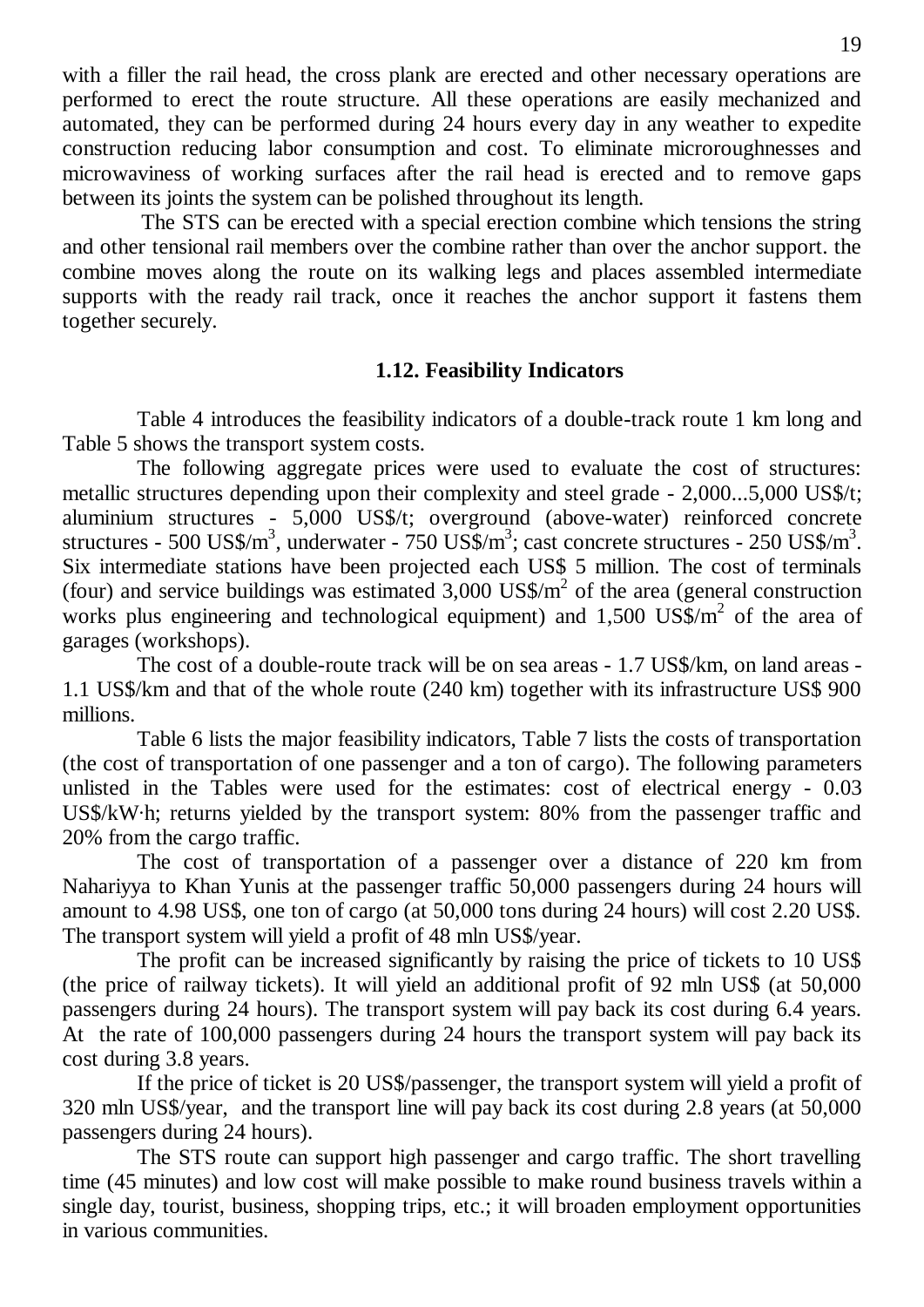Consumption of materials and cost of one km of a double-track route STS, coming along the sea shelf (the height of supports - 35 m)

|                                      |            | Consumption of   | Tentative    |              |
|--------------------------------------|------------|------------------|--------------|--------------|
| Structural                           | Material   | materials per km |              | cost, thous. |
| element                              |            | mass, tons       | volume, $m3$ | US\$ per km  |
| 1. Rail-strings. total               |            |                  |              | 550          |
| Including:                           |            |                  |              |              |
|                                      |            |                  |              |              |
| 1.1 Heads                            | Steel      | 60               |              | 120          |
| $1.2.$ Body                          | Al sheet   | 10               |              | 50           |
| 1.3. String                          | Steel wire | 120              |              | 240          |
| 1.4. Filler                          | Composite  |                  | 80           | 40           |
| 1.5. Gluing wax                      | Composite  | $\overline{c}$   |              | 20           |
| 1.6. String protective sheath        | Polymer    | 8                |              | 40           |
| 1.7. String water insulation         | Polymer    | 4                |              | 20           |
| 1.8. Others                          |            |                  |              | 20           |
| 2. Cross plates                      |            |                  |              | 60           |
|                                      |            |                  |              |              |
| 3. Intermediate supports, total      |            |                  |              | 380          |
| Including:                           |            |                  |              |              |
| 3.1. Body of the support             | Reinforced |                  |              |              |
|                                      | concrete   |                  | 200          | 100          |
| 3.2. Cross pieces, stay guys         | Steel      | 30               |              | 60           |
| 3.3. Support upper structures        | Steel      | 20               |              | 50           |
| 3.4. Foundation                      | Reinforced |                  |              |              |
|                                      | concrete   |                  | 160          | 120          |
| 3.5. Hydroinsulation                 | Mastic     |                  |              | 30           |
| 3.6. Others                          |            |                  |              | 20           |
|                                      |            |                  |              |              |
| 4. Anchored supports, total          |            |                  |              | 170          |
| Including:                           |            |                  |              |              |
| 4.1. Support bodies                  | Reinforced |                  |              |              |
|                                      | concrete   |                  | 140          | 70           |
| 4.2. Foundation                      | Reinforced |                  |              |              |
|                                      | concrete   |                  | 40           | 30           |
| 4.3. Metallic structures             | Steel      | 10               |              | 20           |
| 4.4. Anchor fixtures                 | Steel      | 3                |              | 15           |
| 4.5. Hydroinsulation                 | Mastic     |                  |              | 20           |
| 4.6. Others                          |            |                  |              | 15           |
| 5. Earthwork                         |            |                  |              | 20           |
|                                      |            |                  |              | 50           |
| 6. Rail power supply system          |            |                  |              |              |
| 7. System to monitor the conditi-    |            |                  |              |              |
| ons of supports and route structure  |            |                  |              | 40           |
| 8. System to monitor transport       |            |                  |              |              |
| traffic                              |            |                  |              | 30           |
| 9. Emergency power supply system     |            |                  |              | 20           |
| 10. Transport traffic control system |            |                  |              | 50           |
| 11. Emergency stop points            |            |                  |              | 20           |
| 12. Surveying and mapping            |            |                  |              | 50           |
| 13. Cost of land and its preparation |            |                  |              |              |
|                                      |            |                  |              |              |
| for construction                     |            |                  |              | 50           |
| 14. Other tasks                      |            |                  |              | 60           |
| 15. Unforeseen expenses              |            |                  |              | 150          |
| TOTAL:                               |            |                  |              | 1700         |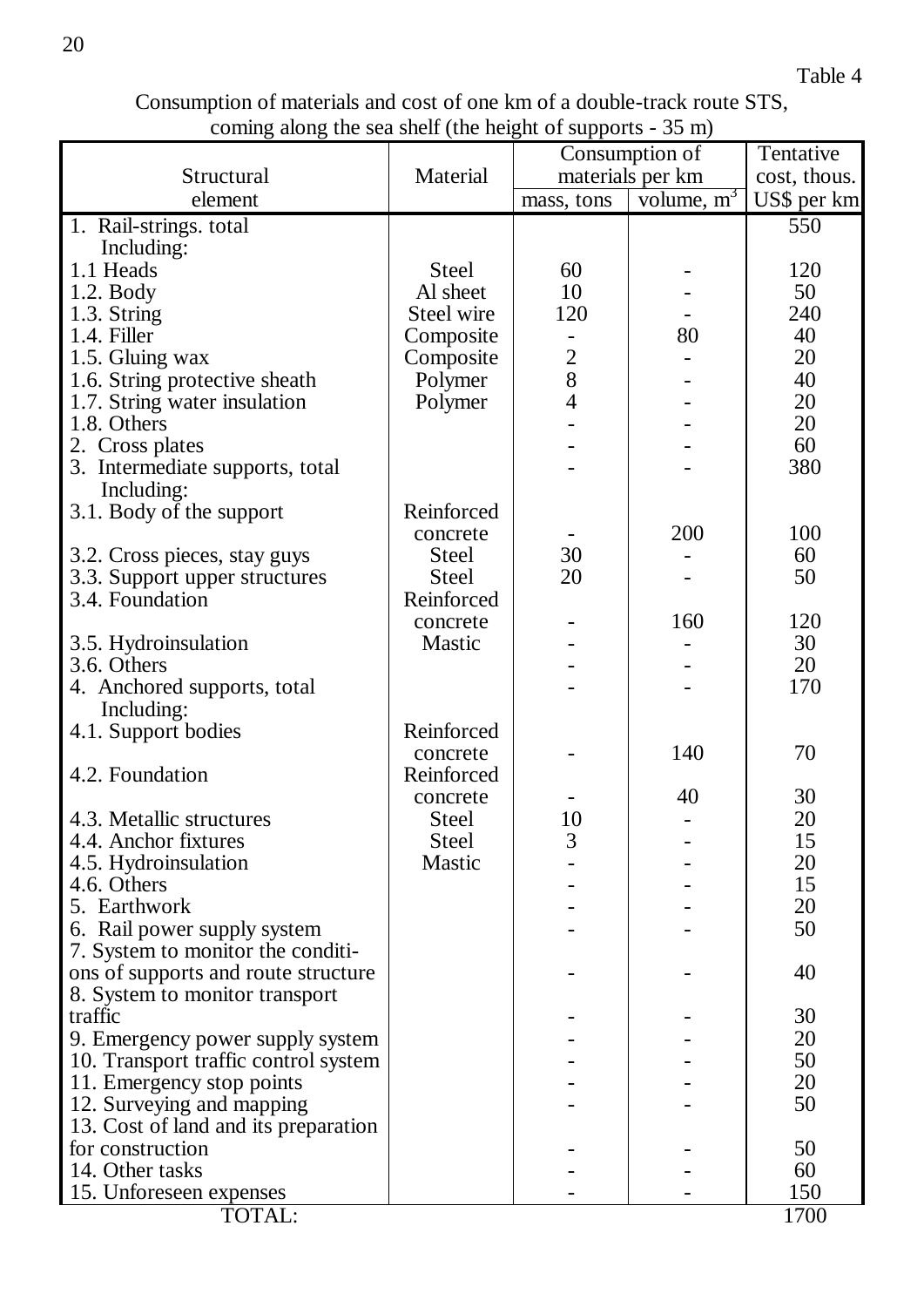| No.                     | Description of route elements         | Quantity,         | Item cost,  | Total cost, |
|-------------------------|---------------------------------------|-------------------|-------------|-------------|
|                         |                                       | volume            | thous. US\$ | mln US\$    |
| $\mathbf{1}$            | Way structure (on sea areas)          | 220 km            | 610         | 134.2       |
| $\boldsymbol{2}$        | Supports (on sea areas)               | 220 km            | 550         | 121         |
| $\overline{3}$          | Terminals                             | 4 pieces          | 30000       | 120         |
| $\overline{\mathbf{4}}$ | Garages-workshops                     | 4 pieces          | 15000       | 60          |
| 5                       | Intermediate stations                 | 6 pieces          | 5000        | 30          |
| 6                       | Earthwork                             | 220 km            | 20          | 4.4         |
| 7                       | Rail power supply system              | 220 km            | 40          | 8.8         |
| 8                       | System monitoring the condition of    |                   |             |             |
|                         | the way structure                     | 220 km            | 20          | 4.4         |
| 9                       | Control system of transport traffic   | $220 \mathrm{km}$ | 20          | 4.4         |
| 10                      | Emergency power supply system         | 220 km            | 20          | 4.4         |
| 11                      | Transport traffic control system      | 220 km            | 50          | 11          |
| 12                      | Surveying                             | 220 km            | 50          | 11          |
| 13                      | Cost of land and its preparation for  | 220 km            | 50          | 11          |
|                         | construction                          |                   |             |             |
| 14                      | Research and development              |                   |             | 25          |
| 15                      | Pilot single-track STS leg            | 20 km             | 1000        | 20          |
| 16                      | Other elements of the route           |                   |             |             |
|                         | transport infrastructure, totally     |                   |             | 210         |
|                         | Including:                            |                   |             |             |
| 16.1                    | Rise in the cost of construction of   |                   |             |             |
|                         | long spans:                           |                   |             |             |
|                         | - the length of 500 m                 | 20 pieces         | 1500        | 30          |
|                         | - the length of 250 m                 | 20 pieces         | 500         | 10          |
| 16.2                    | Areas of branching off the line (land |                   |             |             |
|                         | areas)                                | 20 km             | 1100        | 22          |
| 16.3                    | Special switches for branches         | 40 pieces         | 500         | 20          |
| 16.4                    | Cargo terminals                       | 10 pieces         | 10000       | 100         |
| 16.5                    | Emergency stop platforms              | 130 pieces        | 100         | 13          |
| 16.6                    | In addition                           |                   |             | 15          |
| 17                      | Other works                           |                   |             | 50          |
| 18                      | Unforeseen expenses                   |                   |             | 70.4        |
|                         | TOTAL:                                |                   |             | 900         |

## Cost of a double-track STS transport line " **Nahariyya - Tel Aviv - Khan Yunis** "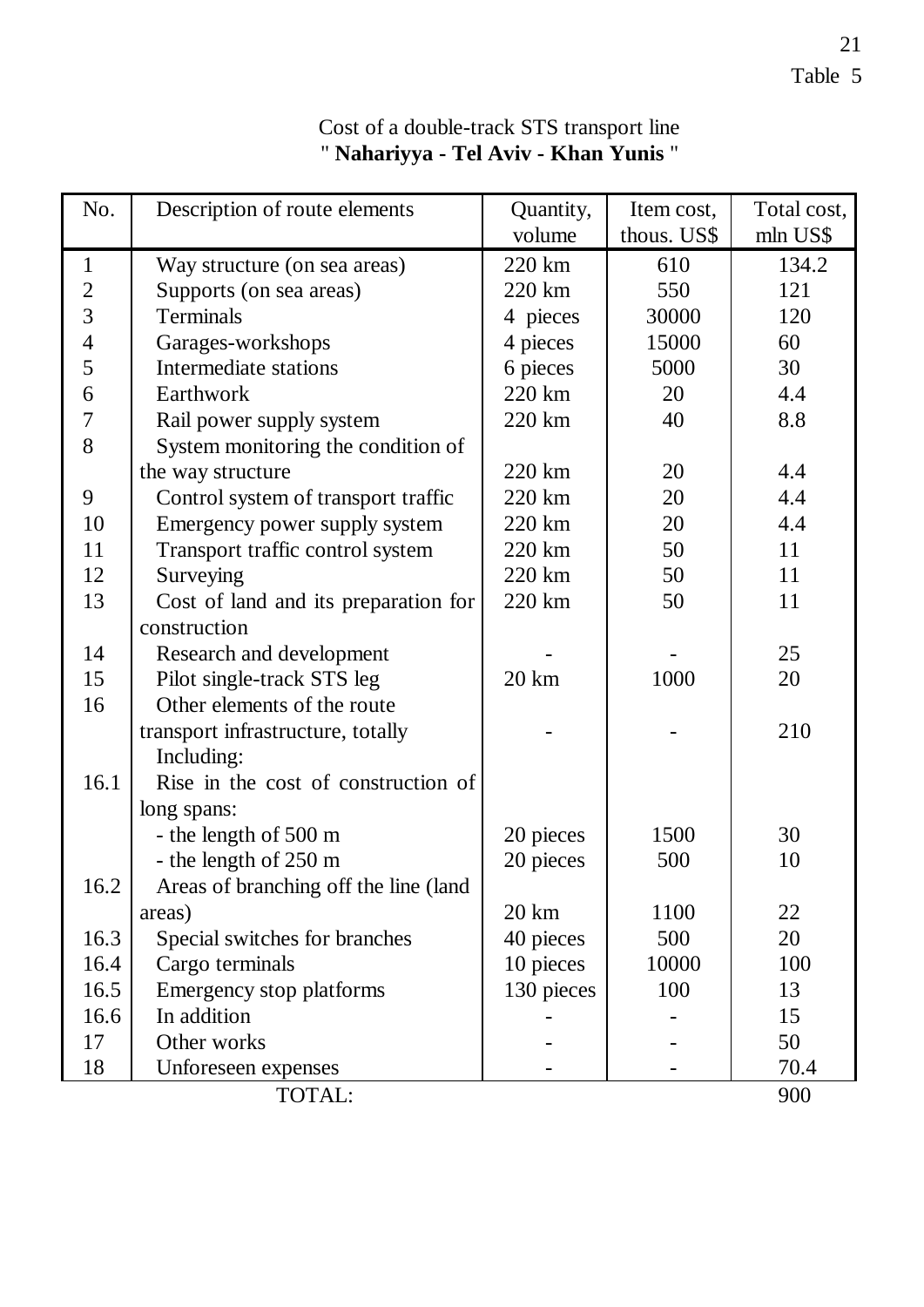## Engineering and Economic Indicators of the STS line "**Nahariyya - Tel Aviv - Khan Yunis**"

| Indicator                                                      | Magnitude |
|----------------------------------------------------------------|-----------|
|                                                                |           |
| 1. Transport line characteristics                              |           |
| 1.1. Total cost, million US\$                                  | 900       |
| 1.2. Depreciation deductions, %                                | 5         |
| 1.3. Annual operation cost and cost of maintenance and routine |           |
| repairs, thous. US\$                                           | 50        |
| 1.4. Term until fully repaid, years                            | 20        |
| 1.5. Route stretch, km                                         | 240       |
|                                                                |           |
| 2. Vehicle characteristics                                     |           |
| 2.1 Cost, thous. US\$:                                         |           |
| - passenger                                                    | 30        |
| - cargo                                                        | 10        |
| 2.2. Number of seats:                                          |           |
| - business class                                               | 10        |
| - first class                                                  | 5         |
| - deluxe                                                       | 1         |
| 2.3. Carrying capacity, kg:                                    |           |
| - passenger                                                    | 1000      |
| - cargo                                                        | 2000      |
| 2.4. Transport module weight (net), kg                         | 1500      |
| 2.5. On-line utilisation factor                                | 0.5       |
| 2.6. Reserve park of vehicles, %                               | 20        |
| 2.7. Average annual speed, km/hour                             | 400       |
| 2.8. Engine power. kW:                                         |           |
| - passenger                                                    | 200       |
| - cargo                                                        | 100       |
| 2.9. Vehicle annual run, thousand km:                          |           |
| - passenger                                                    | 1070      |
| - cargo                                                        | 1070      |
| 2.10. Annual transportation volume                             |           |
| by one transport module(along a 220 km leg):                   |           |
| - passengers                                                   | 48700     |
| - cargo, tons                                                  | 9700      |
| 2.11. Specific power losses for traction:                      |           |
| - passenger, kW·h/passenger·km                                 | 0.05      |
| - cargo, kW·hour/ton·km                                        | 0.12      |
| 2.12. Depreciation deductions, %                               | 10        |
| 2.13. Annual operation cost, %, versus vehicle cost            | 10        |
| 2.14. Term until repaid, years                                 | 10        |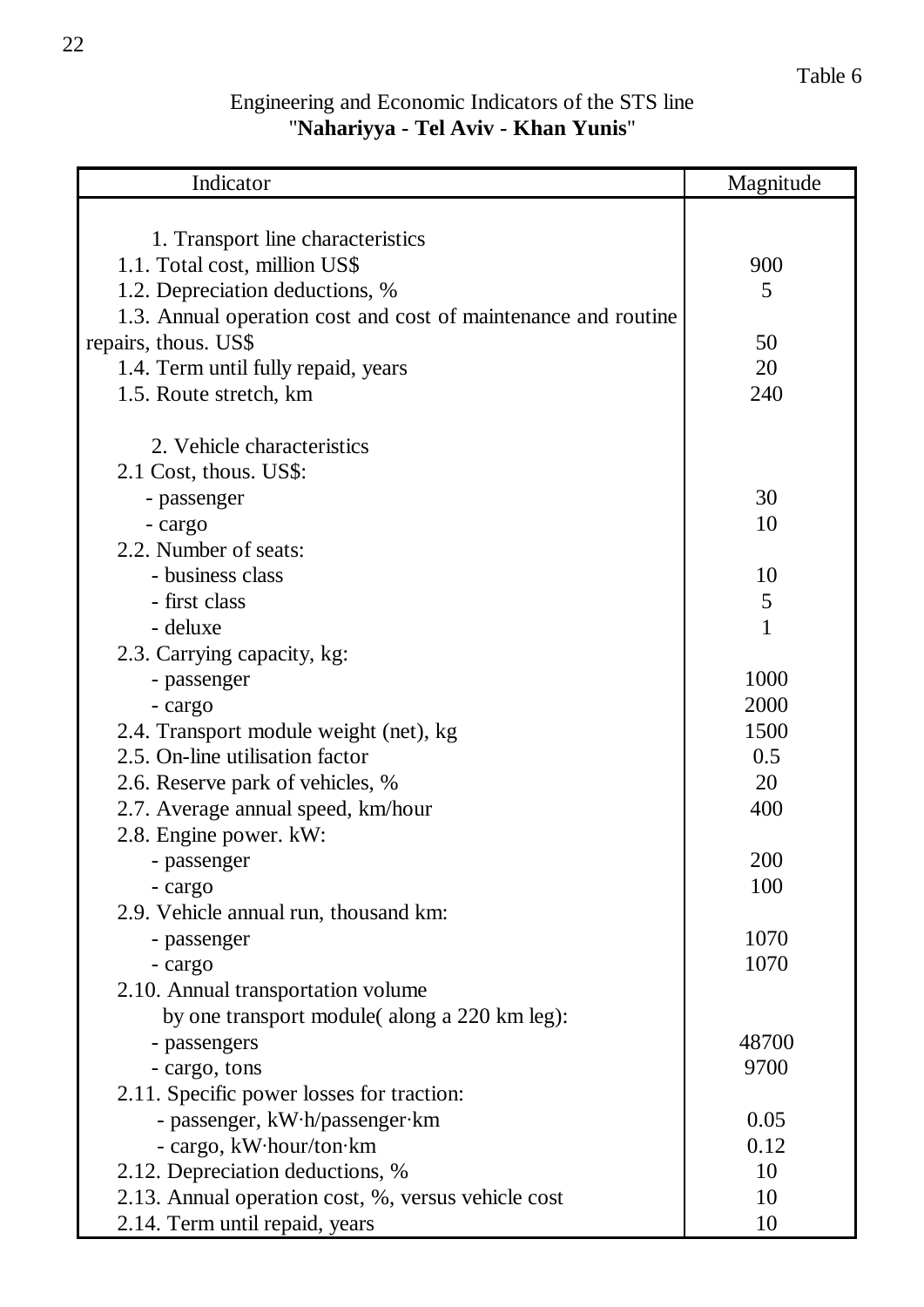|                                      | Scope of transportation (both ways) |      |                 |        |      |      |
|--------------------------------------|-------------------------------------|------|-----------------|--------|------|------|
|                                      | passengers,                         |      |                 | cargo, |      |      |
| Indicator                            | thousands/day                       |      | thous. tons/day |        |      |      |
|                                      | 20                                  | 50   | 100             | 25     | 50   | 100  |
|                                      |                                     |      |                 |        |      |      |
| 1. Reduced costs:                    |                                     |      |                 |        |      |      |
| - US\$/pass.                         | 11.69                               | 4.98 | 2.75            |        |      |      |
| - US\$/ton of cargo                  |                                     |      |                 | 3.88   | 2.20 | 1.66 |
| Including:                           |                                     |      |                 |        |      |      |
| 1.1. Costs along the transport       |                                     |      |                 |        |      |      |
| line, total                          | 11.18                               | 4.47 | 2.24            | 2.79   | 1.11 | 0.57 |
| Including:                           |                                     |      |                 |        |      |      |
| - depreciation deductions            | 4.93                                | 1.97 | 0.99            | 1.23   | 0.49 | 0.25 |
| - operation cost                     | 1.32                                | 0.53 | 0.26            | 0.33   | 0.13 | 0.07 |
| - deductions for profit              | 4.93                                | 1.97 | 0.99            | 1.23   | 0.49 | 0.25 |
| 1.2. Cost of vehicles, total         | 0.51                                | 0.51 | 0.51            | 1.09   | 1.09 | 1.09 |
| Including:                           |                                     |      |                 |        |      |      |
| - depreciation deductions            | 0.06                                | 0.06 | 0.06            | 0.10   | 0.10 | 0.10 |
| - operation cost                     | 0.06                                | 0.06 | 0.06            | 0.10   | 0.10 | 0.10 |
| - deductions for profit              | 0.06                                | 0.06 | 0.06            | 0.10   | 0.10 | 0.10 |
| - energy cost                        | 0.33                                | 0.33 | 0.33            | 0.79   | 0.79 | 0.79 |
| 2. Number of vehicles for the        |                                     |      |                 |        |      |      |
| entire route, pieces                 | 150                                 | 375  | 750             | 750    | 1875 | 3750 |
| Cost of vehicles, million<br>3.      |                                     |      |                 |        |      |      |
| US\$                                 | 4.5                                 | 11.3 | 22.5            | 7.5    | 18.8 | 37.5 |
| 4.<br>traffic<br>Average<br>interval |                                     |      |                 |        |      |      |
| between vehicles (single vehicles    |                                     |      |                 |        |      |      |
| along one line)                      |                                     |      |                 |        |      |      |
| - seconds                            | 86.4                                | 34.6 | 17.3            | 17.3   | 6.9  | 3.5  |
| - spacing, km                        | 9.60                                | 3.80 | 1.92            | 1.92   | 0.77 | 0.38 |

Cost of Transportation " Nahariyya - Khan Yunis " (220 km)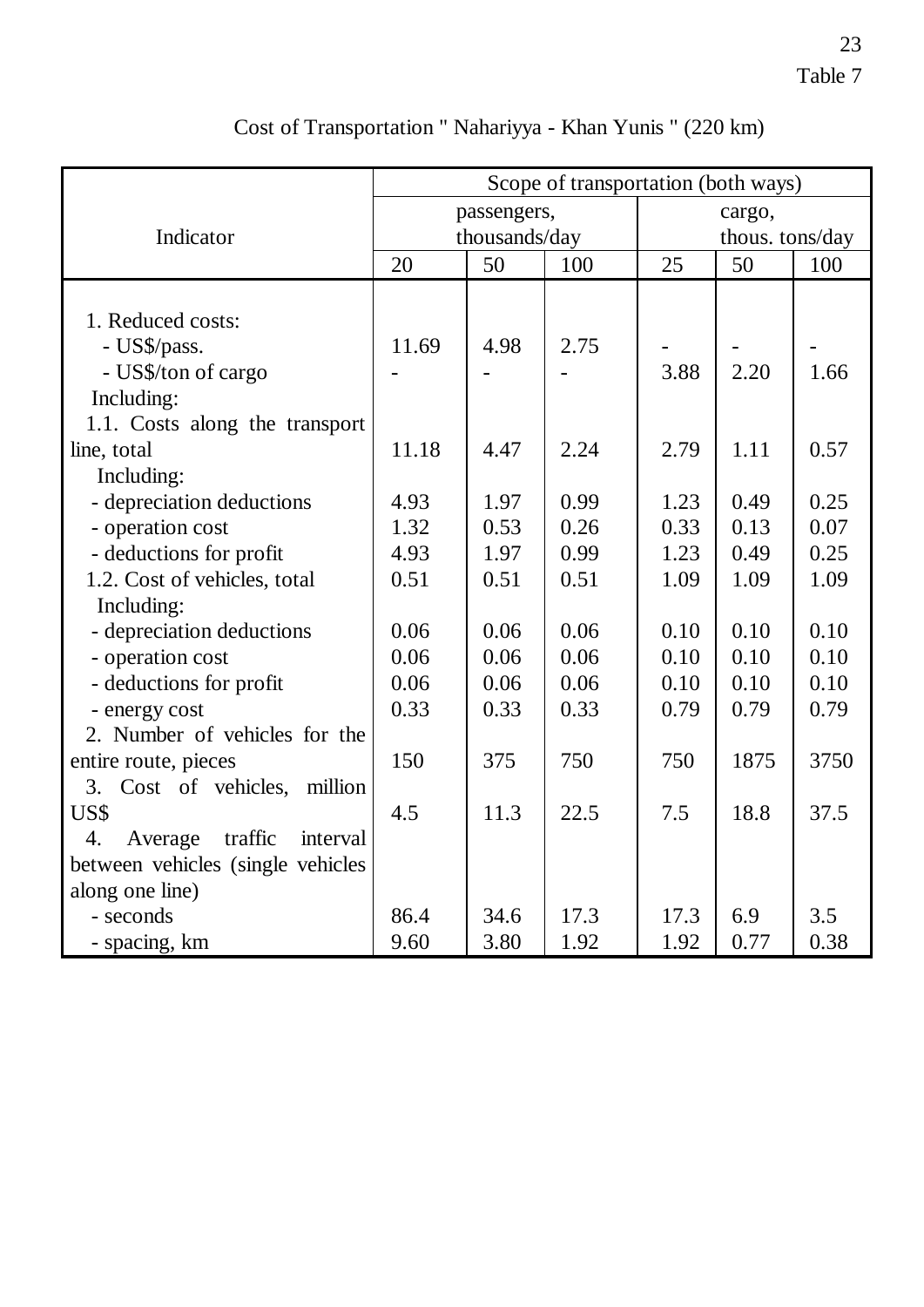### **2. Comparison of the STS Performance and Economics with other High-Speed Route alternatives**

### **2.1. General**

The STS performance is better to compare with railway, automobile, air transport means and magnetic suspension trains, since the major competitors of the STS will be automobiles and traditional high-speed railways.

In all these cases a great significance should be attached to the specific consumption of electrical energy for transportation. STS transport modules have a comparatively small specific energy consumption in motion. For example, at speeds 300 km/h: 0.027 kW·pass/pass·km for passenger and 0.033 kW·h/t·km cargo traffic. High efficiency of STS motors, small energy losses in motion (good aerodynamics and low mechanical losses when a rigid wheel runs over a rigid track) make the STS transport the most economical among the existing types of high-speed transport means running with the same speeds. compared with high-speed railways in the same measures the consumption of energy is reduced 5 times, compared with magnetic suspension trains 10 times and compared with jet planes 20 times.

The STS route requires less materials, therefore it is cheaper. For example, to erect the carrying portion of the STS flat land route an insignificant amount of reinforced concrete is required - 280 m<sup>3</sup>/km for a double-track route with supports 15 m tall. About 500  $\text{m}^3/\text{km}$  is required if its consumption for stations and auxiliary systems is added. For comparison: consumption of reinforced concrete just for enclosures high-speed railways and routes of magnetic suspension trains is  $750 \text{ m}^3/\text{km}$ .

Since the scope of earthwork is little, so are the expenses. The STS route can run without embankments or excavations along any terrain. Earthwork will have a localized nature (drilling of holes for supports totally  $100...200$  m<sup>3</sup>/km, or not earthwork is required at all in case the foundation is erected on piles. For comparison, to construct a kilometer of a modern motorway or railway requires to  $10,000...50,000 \text{ m}^3$ ,  $100,000 \text{ m}^3$  in cross country or mountainous places.

The consumption of other structural for the route and supports is as small, because cheap, available, mass-produced materials will be used.

The STS rolling stock cost can be estimated in comparison with passenger cars which are the closest analogs in dimensions and designs.

Mass produced electric motors 25...50 kW are 1.5...2 times cheaper than internal combustion engines of the same power, they are more reliable, durable, easier to operate and maintain.

The STS transport module body will cheaper than a car body of the same size because of its simpler design (absence of radiators, doors, baggage space, front hood, lights, dimensional, braking and other warning lights, windshield wipers, windows lifting mechanisms, etc.).

The STS vehicle will have a cheaper and simpler running gear and suspension (no unreliable and expensive tires, wheel turning mechanisms, simpler torque transmission to stationary wheels, no problems with tractability, etc.).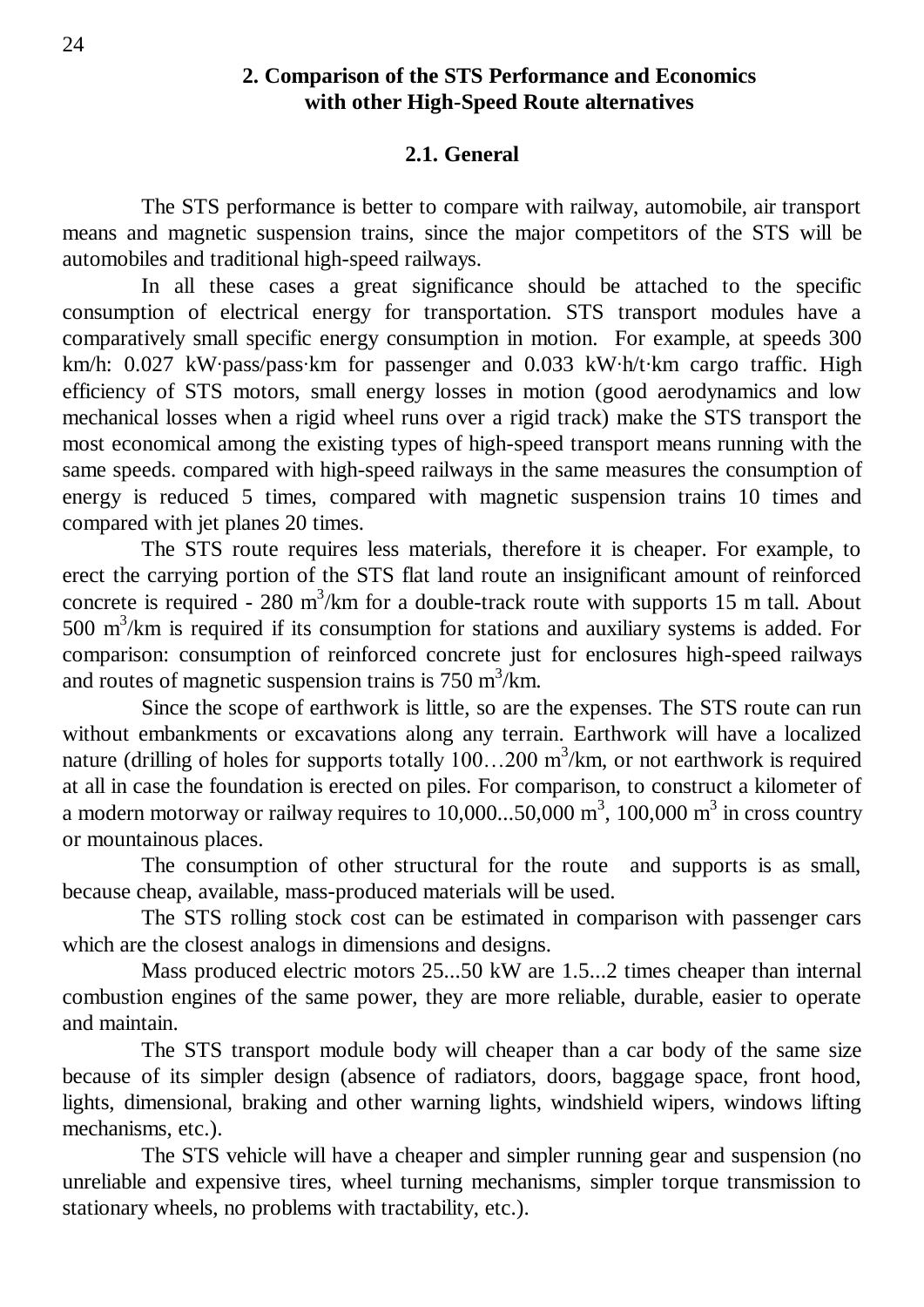The r.p.m. and torque control systems of these two transport means cost are approximately similar and are as intricate (it is a motor r.p.m. control unit in the STS and the gear box, clutches, fuel injection system, etc, in cars).

The vehicle steering system is much simpler and cheaper than in cars, because there will be few parameters: the speed, spacing between vehicles and location (the coordinate) of a vehicle along the line. Irrespective of the computer technology progress it is still complicated to steer a car, so far only human brain can tackle the problem (the driver factor should be considered when evaluating the cost of running a car: at present hundreds of millions have to drive cars for hours daily with their own daily shortage of time). A cheap controller with its own control software will tackle the problem with the STS controlled and guided by on-line computers integrated into a net. To control a car, in addition to servomechanisms (the steering wheel and its mounting, wheel turning mechanism, gas, brake and clutch pedals, gear mechanism, etc.) a whole system is required to visualize information for steering which is unnecessary with the STS, such as windshield wipers with their actuating mechanisms and detergent delivery system (to keep the windshield clean and to ensure proper visibility), main and auxiliary lights, instrument panel, mirrors, horn, etc.

The STS vehicle will have about the same exterior and interior as a car and can be widely variable in response to individual tastes.

Also, the STS vehicle has no fuel tank (thus, no gas filling stations along the route, refineries providing gasoline and diesel fuel, oil wells are required); it does not require any system of removing and additional combustion of exhaust (for example, more strict ecological norms in many countries have recently made cars much more expensive).

Considering the above argumentation it can be predicted that mass produced STS vehicles will be 1.5...2 times cheaper than passenger cars of the same capacity, thus, it will be easier available (in future the STS advantages may lead to the creation of a wide string transport net comparable with the current network of motorways).

### **2.2. High-Speed Railways**

High-speed railways (HSRW) designed for speeds 250...300 km/h are becoming more and more popular in the world. Their extension has gained priority in the transport, for example, the Council of Ministers of the European Community projects to invest about 200 billion ECU (until the year 2010) into their construction.

The common railway transport is not suitable for high speeds. Moreover, the earth bed subsidence should not exceed 1 mm, hence loose soil should be removed to a depth of several meters to erect such railways on the coast of Mediterranean Sea. As a rule, loose soils occupy lowlands, flooded lands, marshy land, which are a natural water system accumulating and distributing moisture among rivers. Back-filling (and compacting) in great volumes will impair the natural water flow with serious risk of dehydration of some territories, swamping of others, losses of forested lands, arable fields, etc. In fact, the highspeed route embankments will become a dike (a dam) for soil and surface water. Also, such lines will require a special enclosure (from both sides) and noise screens to fence off wild and home animals, agricultural activities, etc. In general, a high speed line will require 3.2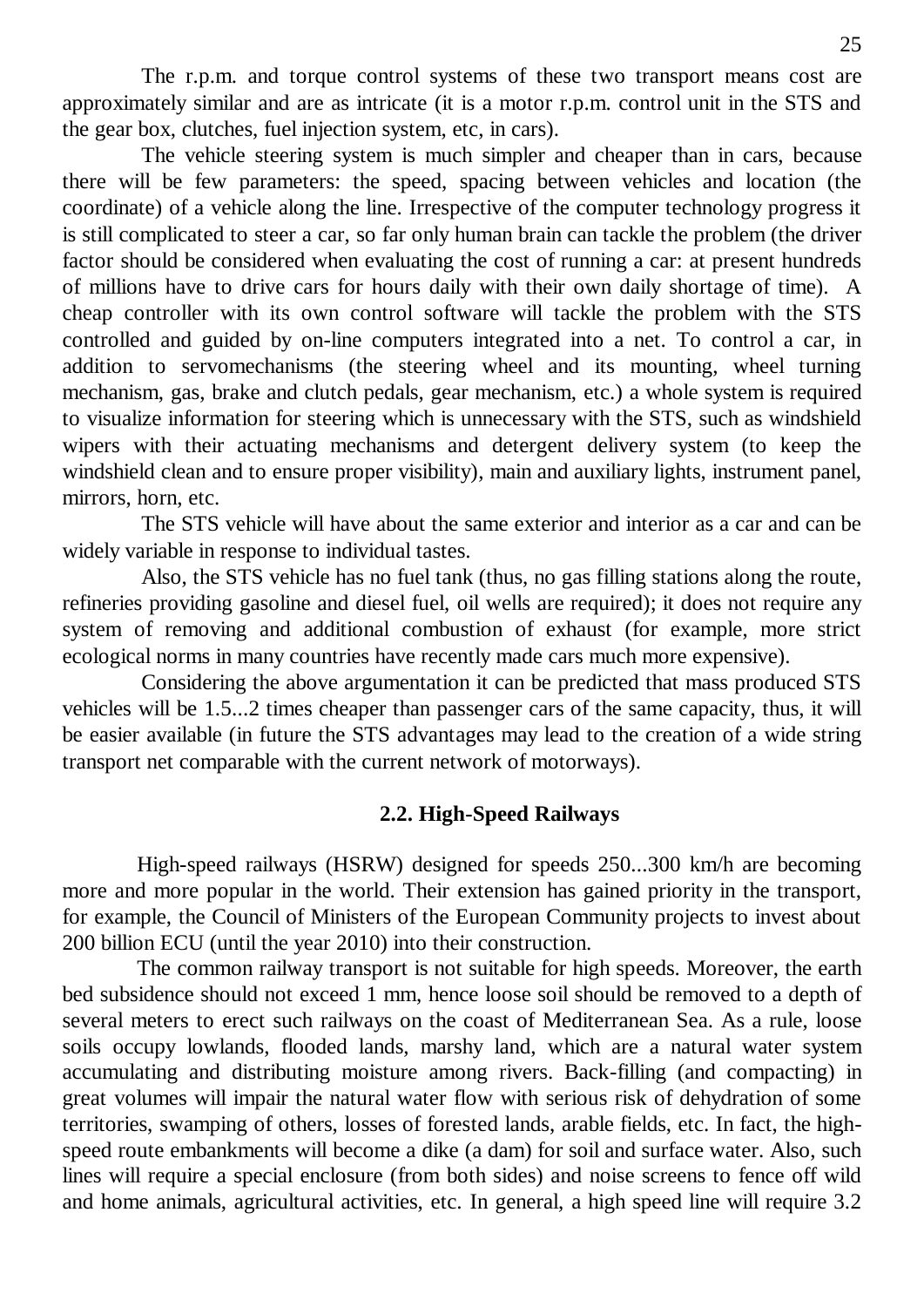hectares (the data for Germany), the entire route will require 770 hectares to be vacated, e.g. the most populated and important land areas in Israel.

The STS route creates no ecological problems, it does not need embankments, tunnels, bridges or conduits. Its carrying support occupies just about  $1 \text{ m}^2$  of land, the anchored support occupies 10 m<sup>2</sup>. One STS km will thus require less than 100 m<sup>2</sup> of land or 0.01 hectare, the conventional width of the vacated land will be within 10 centimetres. It is much less than occupied by a walking path or a trail.

And what is more, the sea part of the STS line can be turned into the place of the rest and relaxation for thousands tourists from Israel and foreign countries. Anchored supports can be made as buildings for hotels, casino, restaurants, halls for sport and entertainment, that will be connected by the high-speed route to each other and to mainland. In fact, it will increase the area of Israel on 20,000...50,000 hectares. In the same way, the STS line will not take away the land from land tenures but will add it.

The span is not a critical parameter for the STS, hence forests or separate trees on land areas, where supports are to be erected, may remain, since each support can be shifted any way in process of construction.

The STS route will not inhibit migration of soil and surface water, reptiles, agricultural or any other land use.

The STS will be a low-voltage route without any electromagnetic noise, it can pass quite high (up to 100 m) over houses, fields and pastures, over wild life preservations.

Absence of sliding contacts between the vehicle and the contact grid and a modest electric power of vehicles (compared with railways) will not create radio interference in the environment.

The STS will specifically require much less materials for its erection, hence it will be the most ecologically clean. For example, a one-track STS route (on land areas) as long as a railway can be erected from the material needed for a single rail and one sleeper out of three (letting alone the second rail and two more sleepers, the copper contact wire grid and carrying supports, a thick ballast bed, earthen embankments, bridges, conduits, viaducts, etc.). Hence, the STS erection will not require so many blast furnaces, iron ore or mines (to produce steel and copper), cement factories and plants to produce reinforced cement blocks, sand and broken stone quarries, so much haulage of construction materials by trucks and railway cars, etc., all which would impose an extra, sometimes irreversible burden upon the nature.

A high-speed train is a rather strong source of noise and soil vibrations, which is not surprising with its weight of hundreds of tons, its length of hundreds of meters and locomotion consuming thousands of kilowatts. The train has a great variety of projecting pieces, connectors, joints each acting as a noise source. One wheel pair weighs about a ton, it would sure hit against microroughnesses, letting alone macroroughnesses of rail joints, for example.

The STS vehicle has no projections, excepting narrow wheel protruding for 10 centimetres. It does not even need any windshield wipers or projectors (since there is no pilot) which would also produce noise at high speeds. The wheels can be fabricated from light alloys (the load per wheel is 500...750 kgf), hence they would weigh between 10...20 kg. Hence, the STS vehicle will be hundreds of times less that the railway train, it will be dozens of times shorter, the weight of the spring-suspended portion will be hundreds of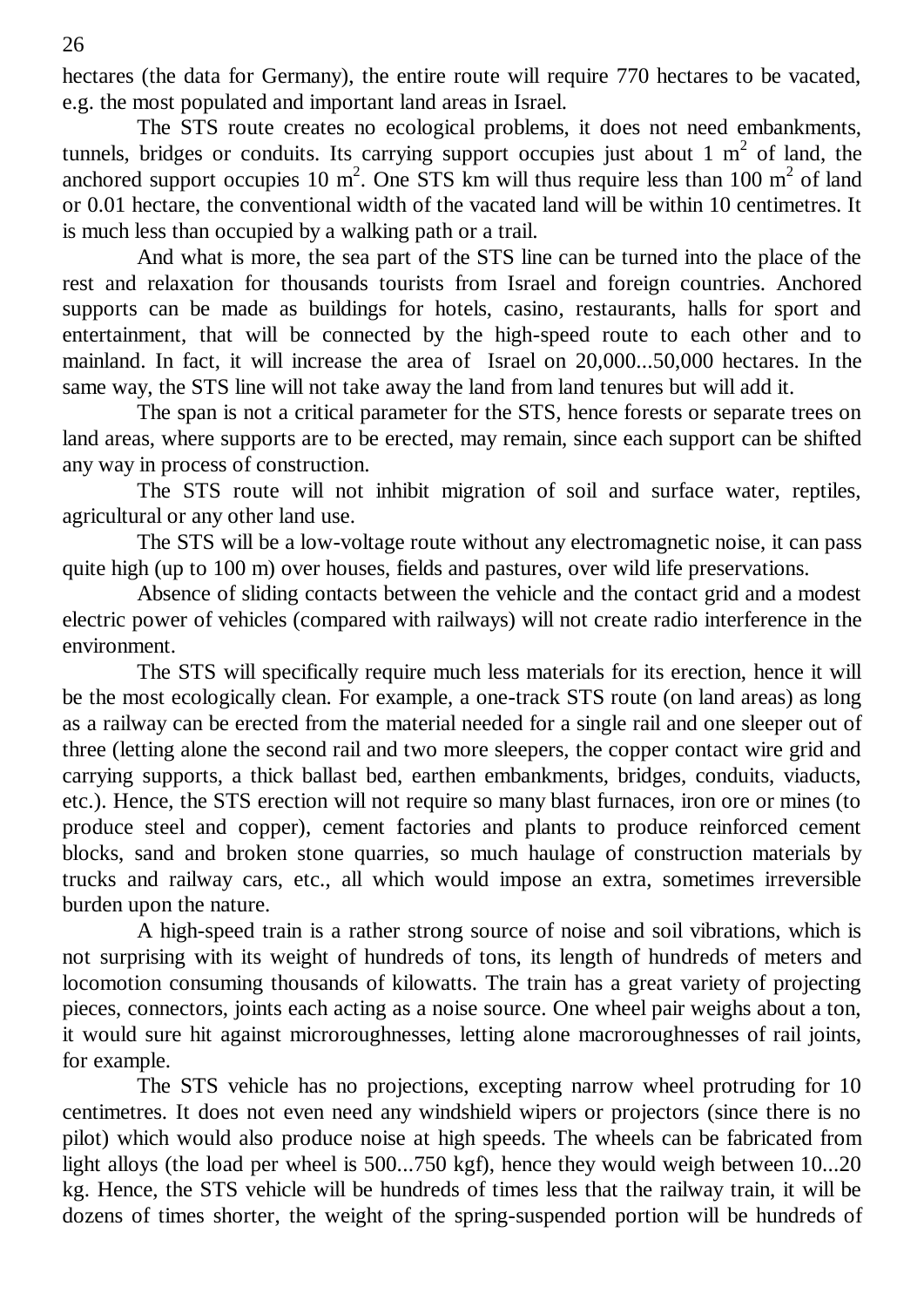times less, the route will be much smoother (what can be more straight than a tensioned string?). Therefore, the STS vehicle will produce hundreds of times less noise or soil vibration.

The STS major advantage is its small cost. For example, experts of the European Bank of Reconstruction and Development have evaluated that a high-speed route between Saint-Petersburg and Moscow (660 km) will cost 6...8 billion US \$, the cost of transportation of a single passenger will cost 123 US\$ (approximately as much as along European high-speed routes). The same route between Nahariyya and Khan Yunis may be estimated to cost 2...3 billion US\$, the cost of transportation over 220 km will be 56 US\$. These figures exceed in 2...3 times those for the STS, though it will come in more complicated conditions (on sea areas), where at the same time, construction of the HSRW will be problematical and its cost will be increased in several times.

### **2.3. Analysis of Motor Transport Capabilities**

The automobile transport is known to be unable to compete with railways and air transport at distances of 200...400 km and more serving as a complement of the integral transport system.

Lack of competitiveness of the automobile transport as a major means of the future passenger and cargo traffic along the Nahariyya - Khan Yunis route is apparent due to the following reasons:

- even erection of a new multilane motorway will not truly increase the speed and the comfort of the automobile transport which will be much less than that of the STS with an average speed of a passenger car being below 100...110 km/h, the buses will be still slower. It means that the time needed to reach from the downtown of Nahariyya to the downtown of Khan Yunis will be at least 2...3 hours, while an STS vehicle covers the distance within 45 minutes;

- erection of such motorway (with the account of dividing strips, multiple loops at various elevations of the "clover leaf" types, acceleration and deceleration strips, parking lots for rest, etc. ) will require a strip 2.5...3 times wider than a high-speed railway for the same passenger traffic or 750...900 (!) than for a STS;

- exhaust into the atmosphere by the STS will be less than the HSRW with its 0.6 gramms per passenger-kilometer, or automobiles with their more than 10 gramms per passenger kilometer;

- the STS vehicles will be airtight with all the waste collected and dumped at depots. Experience manifests that the strip along motorways is most exposed to waste disposed by car passengers.

### **2.4. STS versus Aviation**

The STS is advantageous when compared with the air transport due to the following considerations.

Research of transport means has allowed to discriminate clearly between the competitiveness of the air and railway transport. The so-called "transport niches" are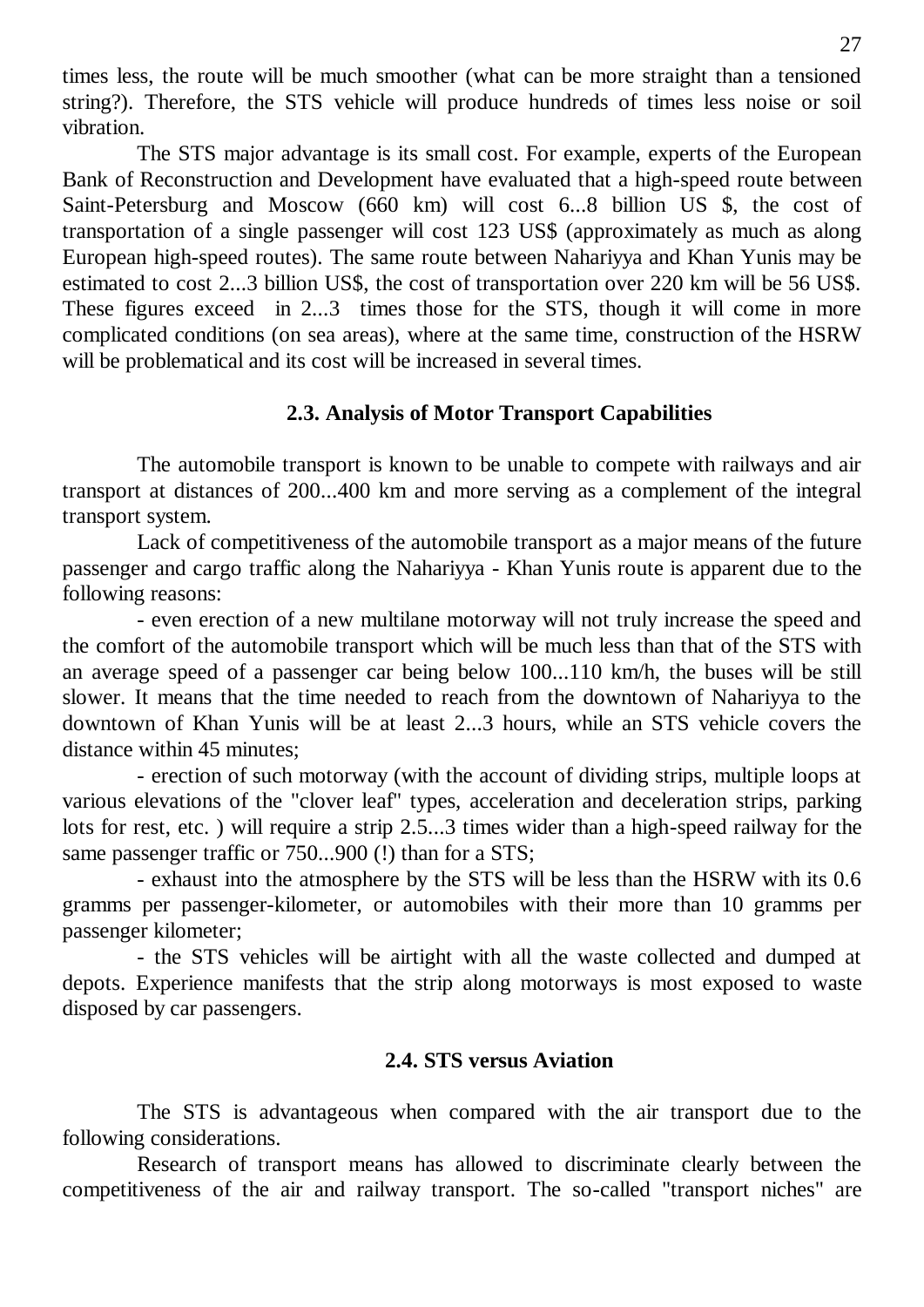implied defining the range of distances and speeds at which a transport means provides passengers with the utmost comfort and speed all with the least energy losses.

The analysis includes whether the absolute speed of transport means is essential for passengers or the time to reach an airport or a railway station, waiting until departure, baggage handling or the actual time of travelling. The distance is estimated between destinations as the so-called "zones of equal accessibility" located downtown. Hence, an air passenger needs 3...4 hours to travel from the downtown of Nahariyya to the downtown of Khan Yunis will require 3...4 times longer than the STS.

However, the ecological safety is the governing factor in all these comparisons. Modern aeroplanes release totally 300...400 g/passenger-kilometre or 500...600 times more harmful substances into the atmosphere than the high-speed railways or the STS, respectively. Actually, this parameter is expected to reduce 3...5 times when aviation switches over to the double-contour turbojet engines.

The major share of the exhaust accumulates exactly in the vicinity of airports, i.e. around large cities when planes fly low and the engines are boosted.

At low and medium altitudes (up to 5,000...6,000 m) the atmospheric pollution with nitrogen and carbon oxides persists for several days, after that they are trapped by moisture and produce acidic precipitation.

Aviation is the sole pollutant at higher altitudes with the harmful substances persisting in the atmosphere much longer, about one year. Even conversion to hydrogen engines fails to solve the problem. Harmless releases of the engines as water vapours close to the land surface convert into ice crystals shielding land.

Moreover, the noise effect is specifically strong around airports and electromagnetic noise around radar stations.

It is an important factor to consider that airports require land areas comparable with those for high-speed railways, yet these areas are located straight near cities implying that they are more valuable.

The major factor is the travel cost which will exceed several times that of the STS when the cost of travelling to the airport and back is added.

Thus, Nahariyya - Khan Yunis passenger future traffic lines manifest obvious advantages of the string transport routes.

### **2.5. Applicability of Transport Means with Magnetic Suspension**

Magnetic suspension transport (MST) requires solution of sizeable scientific and engineering problems. Actually, the MST is still being experimented upon, though a number of countries have erected separate short stretches. Alternatives of implementation of the "Transrapid" System (FRG) and electrodynamic suspension and linear synchronous motors have been evaluated, they require to employ the effect of superconductivity. Israel has little experience in this domain and basically none with the electrodynamic suspension and linear synchronous motors. The MST requires 4...5 times more investment than high-speed railways and 30...50 times more than the STS. For example, the projected Transrapid route Berlin-Hamburg (Germany) 300 km long is estimated to cost 19 billion DM. Hence, a MST route " Nahariyya - Khan Yunis " may be estimated to cost 10 billion US\$ (while constructing the line on land areas).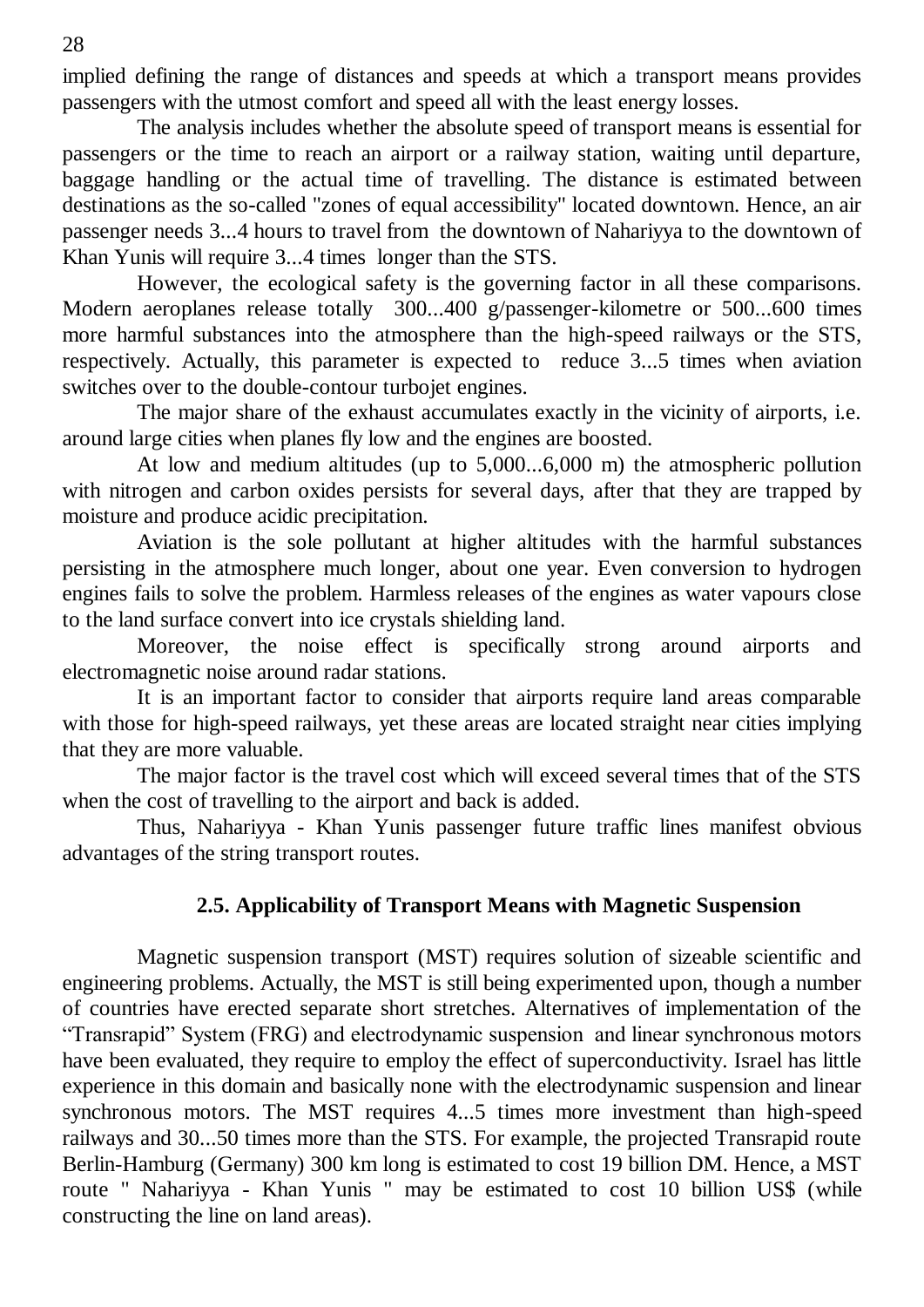This amount is enough to build transport net of STS lines in Israel with total length about 5,000 km.

### **3. Stages of Implementation of the STS Project**

The primary objective is to complete research and development (25 million US\$) to select, optimise and adapt to the terrain relief and operation conditions of design, technological, engineering and other solutions, the know-how accumulated by the author during 18 preceding years and the specialists which he attracted to cooperate and then at the "NTL Transportlinien GmbH (Germany), since 1997 at the Research Center "Yunitran" and since 1998 at the Foundation "Yunitran" (Moscow), because it received the nonmaterial assets accumulated during this period: patents, know-how, engineering knowledge, designing, technological and other achievements and their cost exceeds 14 billion US \$, according to the estimate of the Institute of Independent Assessment of Investment and Credited Projects (Minsk). The program had been developed to develop the design of the transport line and the vehicle (with all their components) with the account of wages of designers and other staff, the cost of materials and standard pieces, equipment, expenses to attract contractors, etc. The program has been developed for the conditions in the Republic of Belarus, it can be easily adapted to the conditions of any other country with the help of correction factors.

A special designing bureau should be created together with several laboratories (to investigate motion dynamics; control, communications and safety systems; electric motors and power supply and reliability of structures) and major services (the general designer, the chief economist, the chief process engineer, the chief engineer, the chief construction engineer, the chief power engineer, the chief communications expert). This stage can be accomplished within 2...3 years providing the corresponding finances become available and 40...60 designers are recruited. Research and development can be combined with the erection of a pilot STS leg 10...20 km long.

Then the pilot route leg (20 million US\$) should be erected and pilot vehicles should be fabricated (2 million US\$). With sufficient finances it can be accomplished within 1...2 years. The pilot leg can be erected in any country where investors believe their investments can enjoy protection and the designer can be sure of the proper protection of the intellectual property and the copyright. The special designing bureau should also be established in this country.

The route survey can be started parallel to the erection of the pilot leg as well as the survey of other transport lines if there are clients for such projects. It will allow to become leaders of the world super high speed transport market in the XXI century.

The STS, due to its strong competitiveness, will be able to conquer the markets of high-speed communications. It will create a new economic niche by forcing out high-speed railways, trains with magnetic suspension and aviation. Because the route " Nahariyya - Khan Yunis " will lay foundation to the creation of an international net of high-speed string routes.